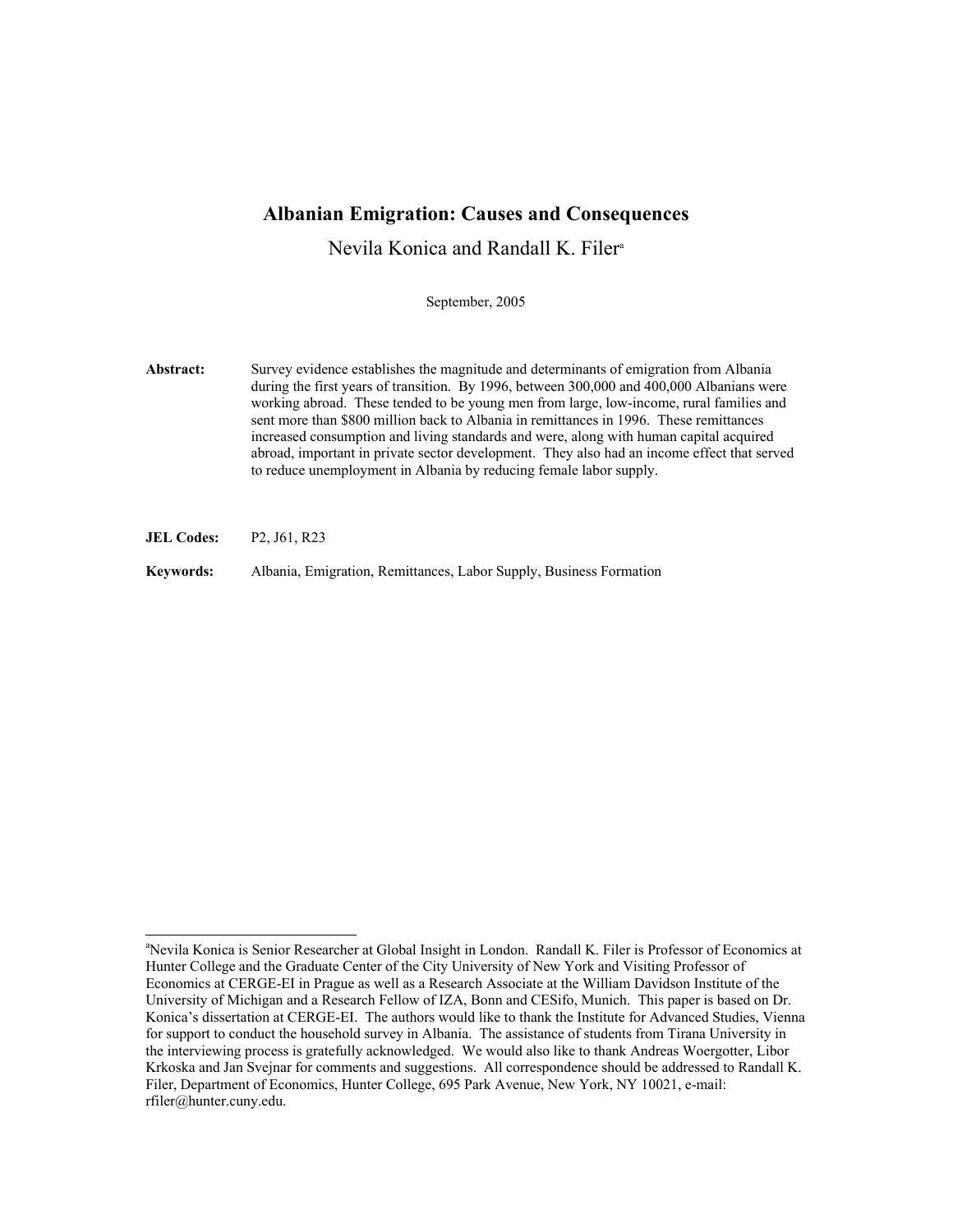### **I. Introduction**

The abandonment of Albania's policy of isolation from the rest of the world in the early 1990s resulted in a flood of emigrants leaving the poorest country in Europe. The International Monetary Fund (IMF, 1997) reported that: "The turbulent economic and political climate in the aftermath of the demise of communism fueled mass migration; an estimated 15- 20 percent of the labor force fled the country, mostly to neighboring Greece and Italy. Remittances from these sources continue to be the largest single source of foreign exchange inflows (about 13 percent of the GDP in 1995)." The size of emigration and remittances make Albania unique among Eastern European countries.

We provide empirical evidence on the fundamental questions of Albanian emigration: who emigrated and what impact did these emigrants have on the Albanian economy? Our analysis is based on a household survey conducted in the summer of 1996.

## **II. The Survey**

 $\overline{a}$ 

The survey covered a representative national sample of 1000 households.<sup>1</sup> We inquired about the demographic characteristics and employment status of all household members, family income, remittances (if any) received from abroad, and desire to emigrate. If anybody from the family was currently or had in the past been working abroad, we collected data on the flows of migrants, their destinations, legal status, employment status, as well as their financial contributions to their families.<sup>2</sup>

 One adult member of each household was interviewed in person by a student from Tirana University. Respondents received a payment of \$1 US, half the prevailing average daily wage in Albania. If no response was obtained the first time, a second attempt was made. Of the 1000 selected households, 972 responses were obtained. The number of households interviewed in each of Albania's 26 major administrative districts was based on the ratio of that district's population to the total number of households in Albania. In each district one administrative unit (city, town or village) was randomly selected and the pre-determined number of households was

<sup>&</sup>lt;sup>1</sup>This sample is relatively large given that the total number of households in the 1989 Albanian census was 675,456.

<sup>&</sup>lt;sup>2</sup>More details on the survey, as well as the survey instrument itself, are in Konica (1999).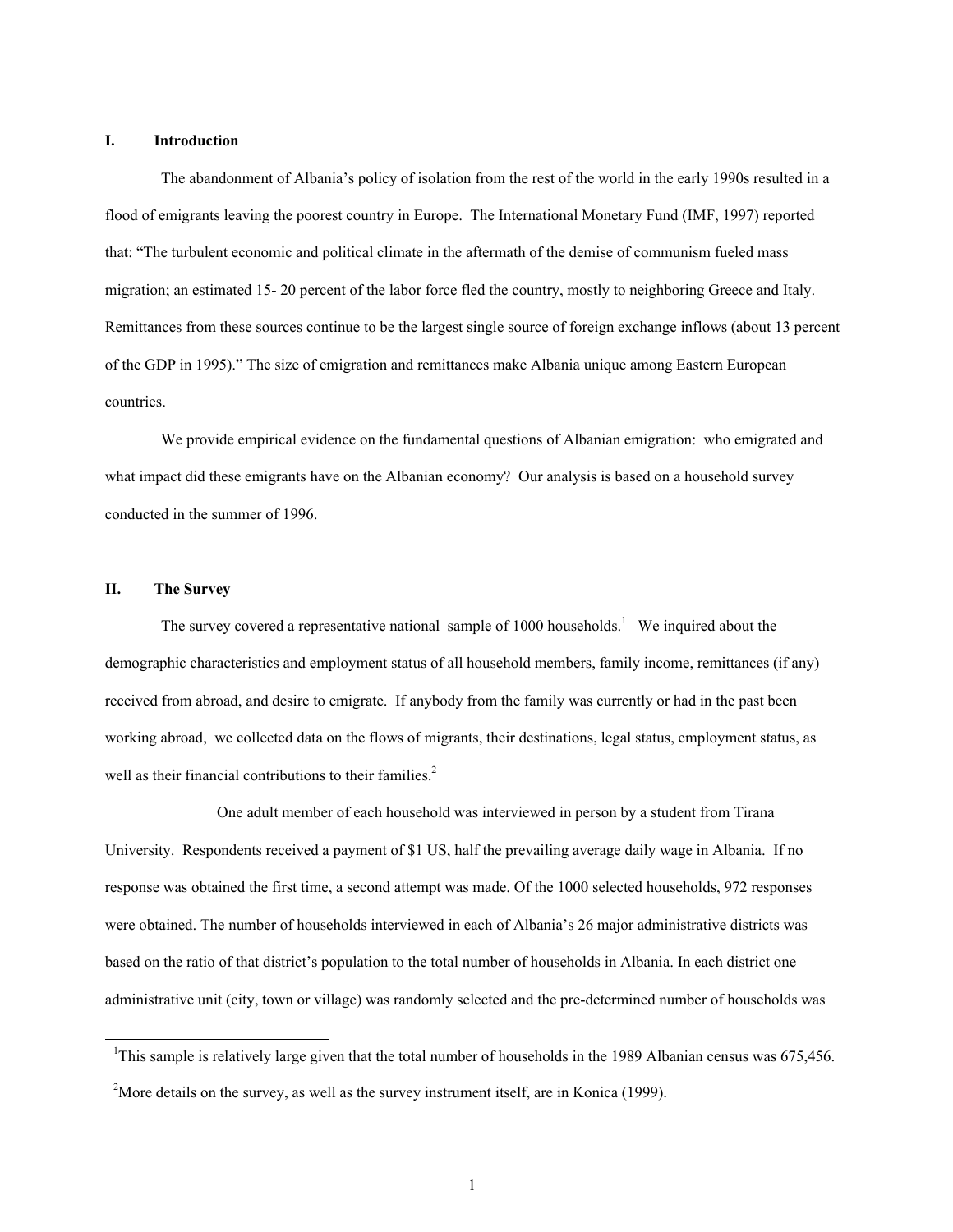randomly selected from a list of household heads obtained from the local electricity office.<sup>3</sup>

Sample statistics differ from population benchmarks for two variables. Unemployment (and the size of the labor force) is higher than in official statistics (9.9 percent of the population, giving an unemployment rate of 22.5 percent, versus an official rate of 14.8 percent) because the official rate is based on registry figures while ours is based on actual household responses. We also show a greater share of the population living in urban areas (47 percent) than official statistics (40 percent) due to population movement into cities, especially Tirana, during the transition.

#### **III. Characteristics of Emigrants**

 $\overline{a}$ 

Since 1991 Albania has experienced massive outflows of its work force. Various sources claim that by the mid-1990s more than 20 percent of the Albanian labor force was working in Greece and Italy, mostly illegally.<sup>4</sup> Forty-six percent of Albanian households in our survey had at least one member working abroad at some point during the period July 1990-July 1996. At the time of the interview in the summer of 1996, 29 percent of all households had at least one member working abroad. The extent of emigration markedly different from other transition economies where, in general, less than one percent of the labor force left for the West following the collapse of communism.

Table 1 and Figure 1 contain annual estimates of the number of Albanian emigrants. Our survey estimates are reasonably close to those from the IMF, especially given that our estimates do not include emigration by entire families who left no close relatives behind in Albania. They are, however, lower than those from the Greek Ministry of Foreign Affairs, which probably include ethnic Albanians from Kosovo and Macedonia. We estimate the total outflow of emigrants from Albania between 1990 and 1996 to be more than 750,000.<sup>5</sup> Since return migration, both voluntary and involuntary, has also been common, however, we estimate the accumulated stock of emigrants in 1996 at between 300,000 and 400,000. This constitutes about 20 percent of the Albanian labor force or around 10 percent

<sup>&</sup>lt;sup>3</sup>All households in Albania are provided with electricity service from a single state provider. In order to control regular payments of the household electricity bills, all households from a given location are registered in the local electricity office.

<sup>&</sup>lt;sup>4</sup>See, IMF (1997) and the Greek Ministry of Foreign Affairs, cited in Haderi et. al., (1999).

<sup>&</sup>lt;sup>5</sup>Double-counting those who emigrated, returned and emigrated again.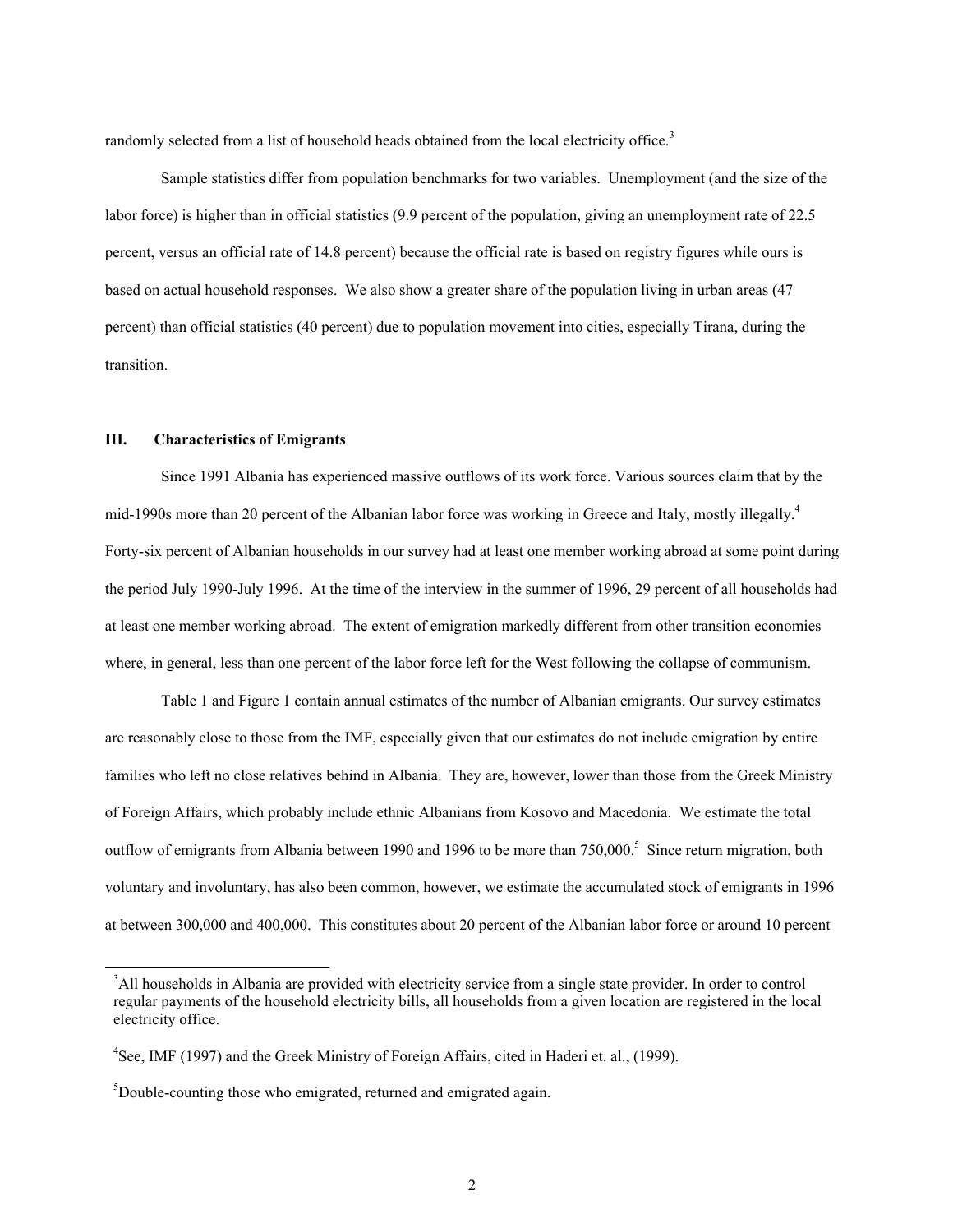of the total Albanian population of 3.2 million. Table 1 also shows that Greece and Italy were by far the largest recipients of these emigrants. Between 1990 and 1996, over 70 percent of Albanian emigrants went to Greece and more than 15 percent to Italy.<sup>6</sup> The next most common destinations were the U.S. (4 percent) and Germany (2.5 percent).

Among our survey respondents, 82 percent of emigrants to both Greece and Italy were illegal at the time of emigration, having either no visa or a false visa. By way of contrast only 23 percent of emigrants to other countries were illegal. Among those currently abroad in mid-1996, 62 percent of those in Greece, 47 percent of those in Italy and 13 percent of those in other countries were currently illegal. This difference reflects both ex-post changes of status among emigrants who entered their destination illegally<sup>7</sup> and differential rates of return among legal and illegal emigrants.

As can be seen in Table 2, 61 percent of Albanians who left the country since 1990 had returned home by the summer of 1996. Among those who returned, about half were sent back by authorities in the destination country and half opted to return voluntarily. Voluntary returnees were slightly more common among emigrants to Greece than other countries, probably reflecting seasonal emigration for agricultural work. On the other hand, Greek authorities returned a substantially higher fraction of arriving Albanians than authorities in other countries. Table 2 also shows that voluntary returnees stayed abroad approximately twice as long as those forced to return to Albania. Migrants who returned voluntarily from or who were still abroad in Greece tended to have shorter durations than those to other countries, reflecting the lower costs of back-and-forth migration across a common land border. Families of those currently abroad were asked how long their members intended to reside abroad before returning to Albania. One quarter said the emigration was planned to be permanent, 58 percent for a long time period (generally three years or more) and the remainder for a short interval.

In order to assess the size of potential future emigration, we asked whether any current member of the households interviewed desired to emigrate and what had prevented them from doing so. Another 20 percent of the

 $\overline{\phantom{a}}$ 

<sup>&</sup>lt;sup>6</sup>This destination incidence is almost identical to that reported by Kule et. al. (2002) in a survey from 1998.

 $7$ Typically through acquiring refugee status or marrying a native. Four and a half percent of the sample abroad at the time of interviewing who were not married when they left Albania had subsequently married nationals of their destination country.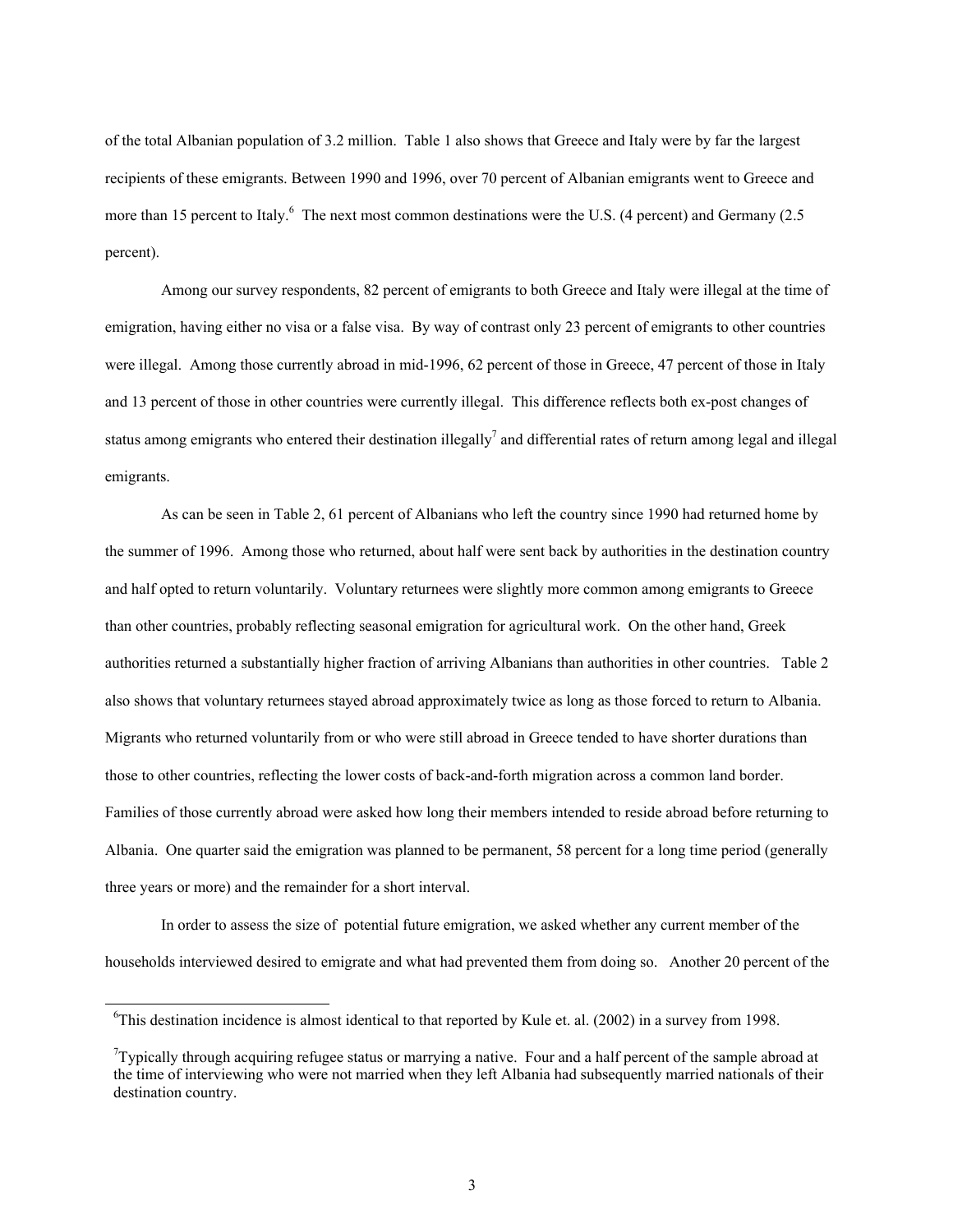Albanian labor force reported that they would emigrate if they could do so legally. A few additional respondents stated that they would like to emigrate but had not for family reasons, primarily the responsibility of caring for elderly parents or infant children.

## **IV. Determinants of Emigration**

 $\overline{\phantom{a}}$ 

Although the decision to migrate is based on numerous economic, psychological, social and political factors, economists have focused on wage and unemployment differentials. For risk-averse workers, destination employment probabilities may be a more important determinant of migration than wage rates, at least in the short run (see Treyz, 1993 and Hatton, 1995).

Borjas (1991) and Molle and van Mourik (1989) point out the importance of political and psychological factors in the home countries as determinants of migration. UN/ECE (1995) claims that cultural and other noneconomic factors appear to be acting as powerful barriers to emigration from the former Soviet republics to western Europe or North America despite vast wage and unemployment differences. While official unemployment rates in Albania, Greece and Italy tended to be similar for much of the 1990s, wage differences were vast. In 1996 purchasing power parity adjusted monthly earnings of full-time workers were approximately \$200 in Albania as compared to over \$1800 in Greece and \$2600 in Italy. These massive differences, combined with the geographical nearness of Greece and Italy, relatively lax border controls and a knowledge of Italian among most Albanians, have obviously overcome psychological barriers to create the vast migration flows documented above.

We turn now to an investigation of which Albanians have joined this flow. Table 3 compares the characteristics of Albanians reported to be residing abroad in our survey, and those either currently or desiring to live abroad, with those remaining in Albania. They indicate that emigrants are differentially likely to be young, male, single, and high school graduates (although somewhat less likely to have university degrees) than the general population.<sup>8</sup> In addition to lack of family ties and longer time horizons, the propensity for young migrants can be explained by higher unemployment rates among young workers in post-transition Albania. Unlike male emigrants, female emigrants are more likely to be married and to emigrate with their partners.

<sup>&</sup>lt;sup>8</sup>These percentages are similar to a survey of mostly legal immigrants themselves reported by Gedeshi (2002).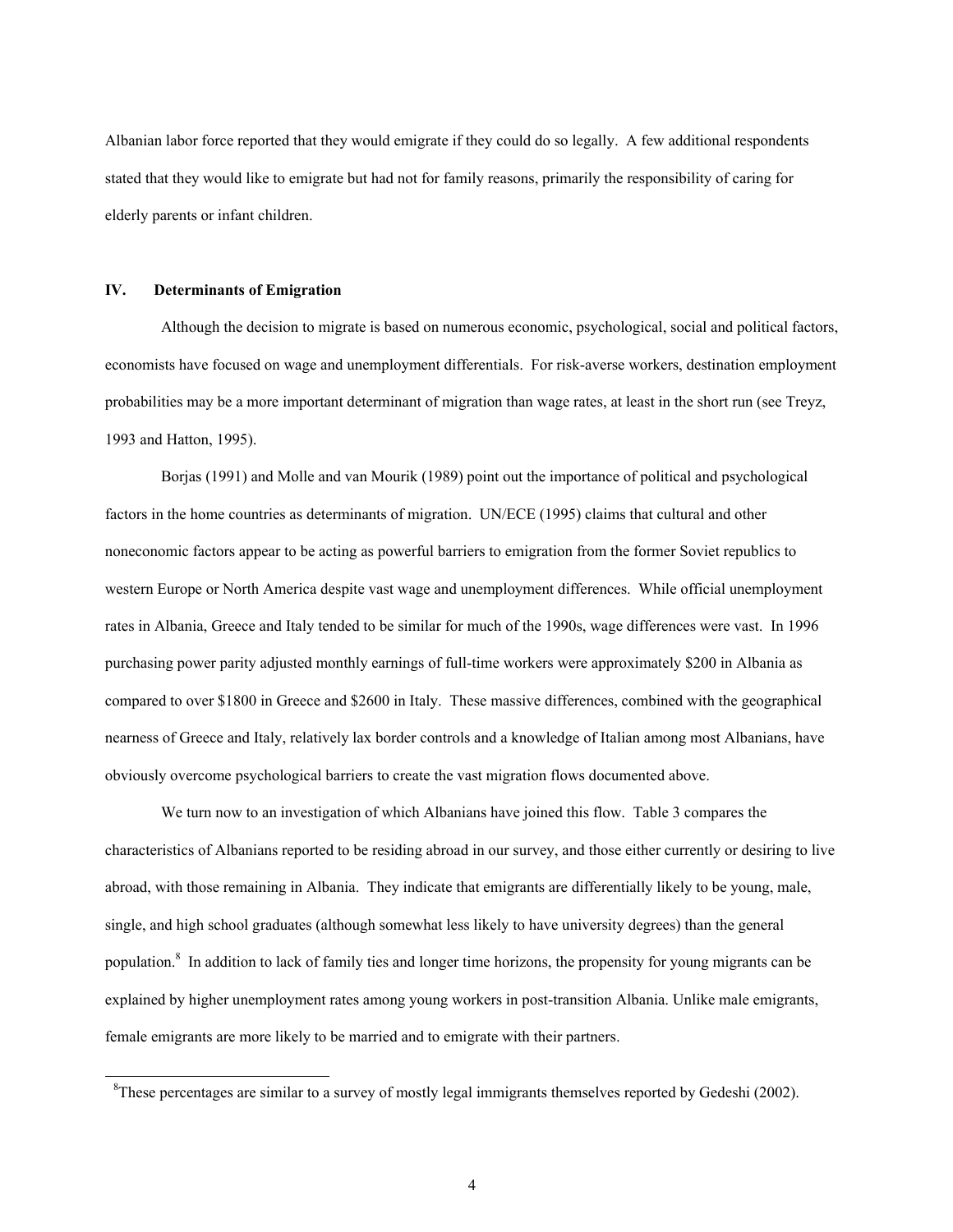Table 4 focuses on households in Albania and compares those with one or more members abroad to all households. Emigrants are disproportionately from rural areas, and from relatively large, lower income families. This may be due to the fact that the communities located near the Greek border are primarily agricultural and provide a ready source of labor for Greek farms. Urban residents, on the other hand, face more difficulties in traveling abroad and in finding work, and tend to be more common among those who desire to but have not yet emigrated. The result with respect to income<sup>9</sup> needs to be interpreted with caution. It is unclear whether lower-income households are more likely to send their members abroad, or whether households with a member abroad have lost part (perhaps the best part) of their potential earners. Religious community does not appear to be linked to emigration.

Of course, the results in Tables 3 and 4 do not hold other factors constant in examining each relationship. Table 5 reports the results of three probit estimates of emigrant status. The sample is all household members in our survey over age 15. The first equation estimates the probability of currently residing abroad while the second estimates the probability of either currently residing abroad or desiring to emigrate. Finally we assume that actual emigration status reflects intensity of desire and divide the sample into three groups, those who are neither emigrants nor desiring of emigration, potential emigrants, and actual emigrants and, therefore, estimate an ordered probit model.

The results in Table 5 confirm the partial results in Tables 3 and 4 that Albanian emigrants are more likely to be of working age,<sup>10</sup> single males,<sup>11</sup> hold a high school degree, and be from a large and low-income family.<sup>12</sup> The greater propensity for emigrants to be from rural areas disappears once the larger family sizes and lower incomes in these areas are controlled for. Albanians in the West and South of the country are more likely to be emigrants than people from the Northeast, reflecting their closer proximity to the main destination countries and, perhaps, differences in cultural and family backgrounds.

As noted above, however, many more Albanians would like to emigrate but have not yet moved abroad.

-

<sup>&</sup>lt;sup>9</sup>Defined as income earned domestically, thus, excluding remittances.

<sup>&</sup>lt;sup>10</sup>The highest propensity to be an emigrant is found among those between 30 and 35.

 $11$ Among women, married women are more likely to emigrate than single women, probably due to tied migration with their husbands.

<sup>&</sup>lt;sup>12</sup>The income results differ from those in Papapanagos and Sanfey (2001) where there appears to be little relation between the intention of Albanians to leave the country and their income level. Income inequality increased greatly, however, between their 1992 data and our 1996 survey.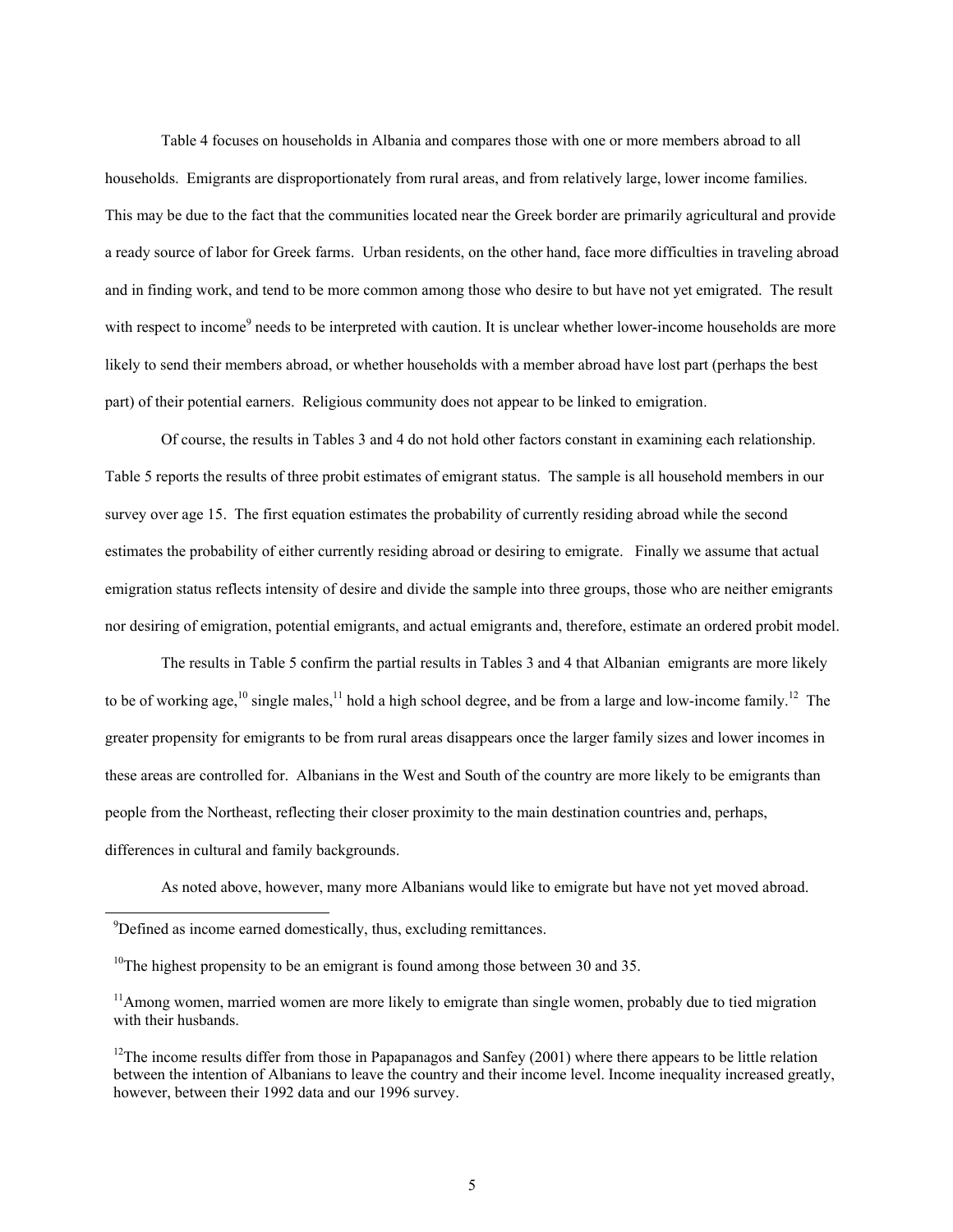Our next set of results considers all respondents who have either emigrated or said that they would like to emigrate. Once the desire to emigrate is included, university graduates are as likely as high school graduates to be among the emigrant pool. It is likely that the higher unrealized desire to emigrate among university graduates reflects their desire for employment that uses their training and, therefore, requires legal status and a difficult-to-obtain visa. The pool of potential emigrants is also, not surprisingly, younger than those who have actually emigrated. Less expected is that regional differences remain strong, indicating that these may be based on differential desires rather than ease of access. Ordered probit results in the final column of the table are fully consistent with those discussed so far.

 In sum, migration decisions of Albanians in the early transition appear to be economically rational, reflecting both the differential rewards of working abroad and the relative cost differences across potential migrants. We turn now to the impact of this migration flow on those left behind and the Albanian economy in general.

## **V. Magnitude of Remittances**

 The household survey data indicates that a large proportion of Albanian households received remittances during the first half of 1996, both in cash and in kind and from household as well as non-household members. Almost 46 percent of all Albanian households and 86 percent of families with one or more members abroad received remittances of some kind during this six-month period. In addition to cash transfers, there were substantial remittances in kind, mainly in the form of clothing and household appliances. More than 26 percent of Albanian households and 42 percent of those with members abroad received remittances in kind.

 The average monthly amount of cash remittances per family in 1996 claimed by respondents, including families that received no remittances at all, was approximately \$105. Families that had at least one emigrant member at the time of interviewing received average monthly cash remittances of over \$344. Viewed from the point of view of emigrants, average monthly cash remittances, including those from emigrants who sent nothing home in 1996 was about \$227, almost three times the Albanian average wage in 1996.

 Table 7 provides various estimates of the overall importance of remittances in the Albanian economy. Multiplying the average yearly remittances of \$1250 received by households in our survey in 1996, by the estimated total number of Albanian households (675,456) implies that cash remittances entering Albania in 1996 were over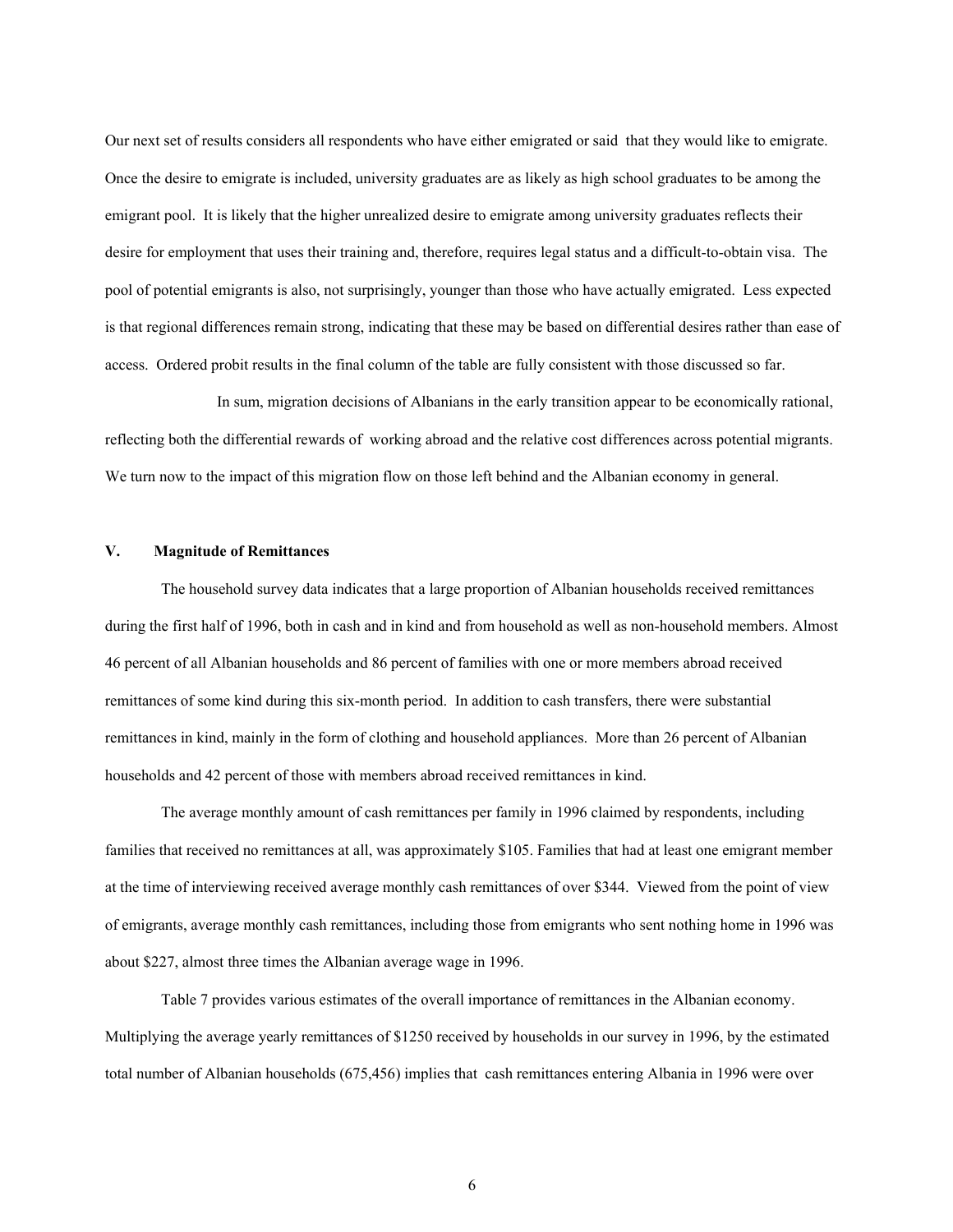\$840 million.<sup>13</sup> Our estimates of the volume of remittances is significantly larger than that from official sources, especially considering that official estimates include, but our estimates exclude, remittances in kind. This difference suggests that a large fraction of remittances enters the country unrecorded.<sup>14</sup> It should be noted, however, that our survey took place during a year of unusually high remittances,<sup>15</sup> a fact that may reflect increased inflows of cash transfers due to the high interest offered by pyramid savings schemes which, in 1996, had not yet collapsed. As seen in Table 7, our estimates of the volume of cash remittances for 1996 was about one third of Albanian GDP. They were the largest single source of foreign exchange inflows, equal to almost four times exports, and nine times foreign direct investment.

 Households used remittances for various purposes, as shown in Table 8. Twenty-two percent of remittances during 1996 were spent on food and clothing. Another 13 percent was used to buy new furniture and household appliances, while 18 percent was used to buy or build new housing units, partially easing the severe housing shortages in Albania. A further 20 percent was invested into family businesses. Thus, remittances equaling \$170 million were used in productive investments during 1996, approximately twice the level of foreign aid to, or foreign direct investments in, Albania that year.

 As shown in Table 8, the highest percentage (27 percent) of total remittances during 1996 was saved by recipient. This high rate of saving was probably influenced by the high interest rates promised by the pyramid schemes prevalent at that time. Although these schemes collapsed in early 1997, it would be a mistake to assume that the remittances invested in them were lost. Indeed, the schemes collapsed because they paid early investors out of funds provided by later investors and eventually ended with no assets. Thus, remittance monies invested in pyramid schemes would have been paid out to early investors and used for consumption or business formation.

-

 $<sup>13</sup>$ An alternative estimate of the volume of remittances can be obtained by multiplying our lower and upper estimates</sup> of the number of Albanians abroad in 1996 by the average amount of yearly cash remittances sent by each emigrant. These figures of between \$780 and \$970 million are consistent with those from the household-based estimate.

 $14$ Gedeshi (2002) reports that only 19 percent of emigrants used the banking system to transfer funds home. This percentage may be biased downwards, however, by the fact that respondents were primarily legal emigrants who were interviewed during transit at ports and who, therefore, had the option of carrying funds on their persons. See also Kule et. al. (2002) for a discussion of the limited use of the banking system.

<sup>&</sup>lt;sup>15</sup>Bank of Albania estimates of remittances in 1996 were approximately twice those in 1995 and 1997.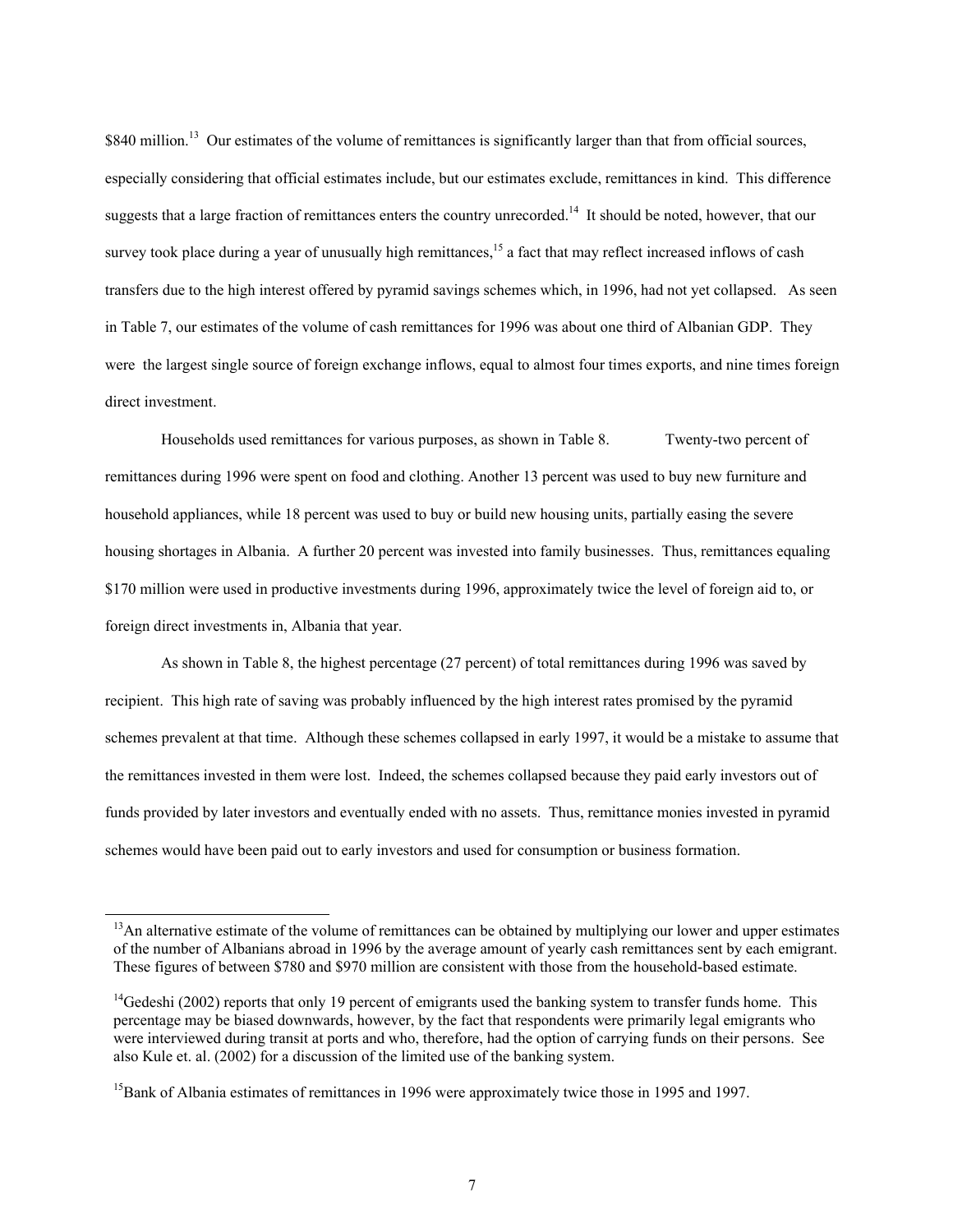### **VI. Determinants of Remittances**

-

 Following Funkhouser (1995), remittance behavior can be modeled by assuming that an emigrant values both his/her own utility and that of the household in the sending country in a ratio that depends on a vector of his/her individual characteristics, the household's characteristics, and his/her experience abroad. The emigrant will send the amount of remittance transfer to his family that equates the marginal utility from an increase in consumption by his family due to the remittance transfer with the marginal utility he loses from the decrease of his own consumption. In general, the higher earnings are abroad (proxied by work status and experience) and the stronger the relationship of the emigrant to the household, the higher will be the level of remittances. The existence of multiple emigrants from the same household should reduce remittances from any given emigrant. Finally, the time profile of remittances is indeterminate and depends on the relative sizes of discount factors.

 Theoretically, the level of remittances could be negative, with families transferring funds to members abroad. Such reverse remittances, however, are never observed in the data. There are, instead, frequent zero values where emigrants do not send funds home. Therefore, a tobit (censored regression) model is appropriate for the structure of the data. We must also take account of the fact that emigrant status itself is not independent of remittance decisions since a desire to be able to provide remittances is perhaps the major motivation for emigration. Thus, our estimates of remittance behavior control for sample selection effects by including an inverse Mills ratio derived from the emigration probit equation reported in Table 5.

 Results in Table 9 show remittances sent to households in Albania are positively related to the employment status of the emigrant, the presence of a spouse in Albania, the emigrant's legal status, as well as whether the emigrant had arranged a job in the foreign country prior to departure. The presence of other emigrants in the household, apart from the emigrant's own spouse, decreases the amount of cash remitted. The amount remitted appears to be unaffected by emigration length or the emigrant's gender.<sup>16</sup>

 $^{16}$ As was seen in Table 5, gender is an important determinant of emigration behavior. This is the only coefficient significantly affected by the sample selection correction. Without such a correction, female emigrants appear to send lower amounts home.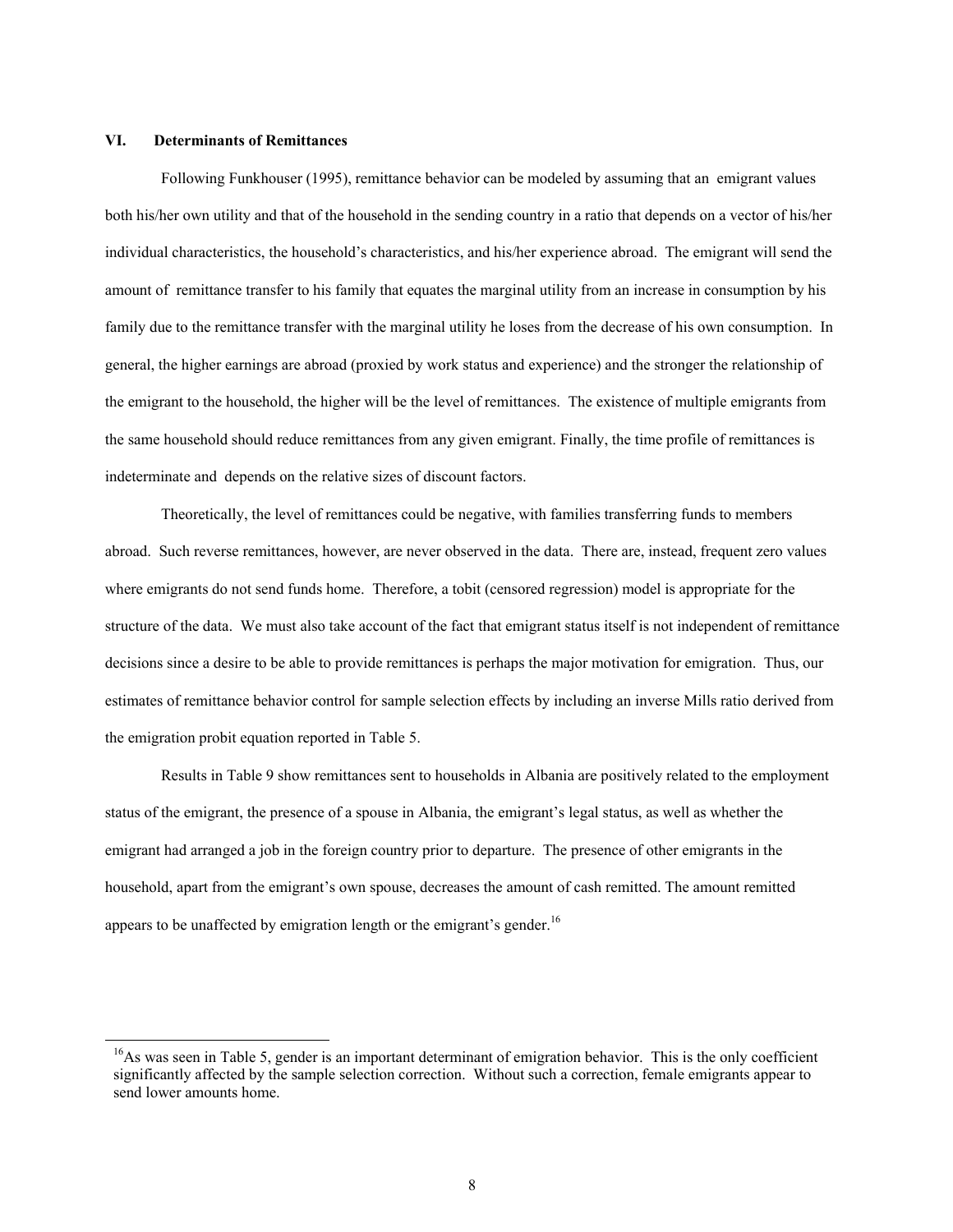#### **VII. Impact of Remittances: Private Sector Development**

 $\overline{a}$ 

 Although Albania had absolutely no private sector under communism, by 1996 it had a higher percentage of private-sector employment than other Eastern European countries.<sup>17</sup> Cuka, et al. (2003) and Muent et. al. (2001) report that remittances were a major source of capital for business start-up and expansion. Both Kule et. al (2002) and the Albanian Center for Economic Research (1995), in independent studies, report that approximately 17 percent of the capital used to establish private businesses in the mid-1990s came from remittances from Albanians working abroad.

 In our sample, members of 175 out of 972 households operated a family business. These businesses employed 231 out 3,668 individuals in the sample. Approximately half of these businesses were in wholesale or retail trade, 11 percent in manufacturing, 10 percent in food service and the rest in a variety of other industries. We have estimated a probit equation relating the probability that an individual is involved in private business to individual as well as family characteristics including age, age squared, gender, educational level; family size, urban residence, region of residence, the presence in the household of returned emigrants, and amount of remittances in 1996.18

 The results presented in Table 10 indicate that characteristics such as being middle-aged, male, having a higher level of education and being a member of a household with many adults, as expected, increase the propensity to be employed in a household business. Households located in the capital, Tirana, were, on the other hand, less likely to start private businesses, perhaps reflecting high start-up costs of acquiring property or greater competition from established enterprises. With respect to emigration effects, the presence of at least one returned emigrant in the household is a highly significant factor increasing the probability that the family owns a business. This result suggests that the human capital acquired in a market economy, embodied in returning emigrants, may play an

 $17$ The EBRD reports private-sector share of GDP in 1996 to be 75 percent, equal to the Czech Republic and greater than all other transition economies

<sup>&</sup>lt;sup>18</sup>We are aware that the presence of returned emigrants and the size of remittances may be endogenous to the desire to start a business and that, therefore, results should be interpreted with caution. The interpretation that the results reports are causal, rather than due to selection is, however, supported by the results not reported here that the link between being a returned emigrant and starting a business is weaker for those who returned involuntarily due to the actions of foreign authorities even though there is no reason to suppose that their decision to leave for work abroad was due to different factors than those who did not get caught.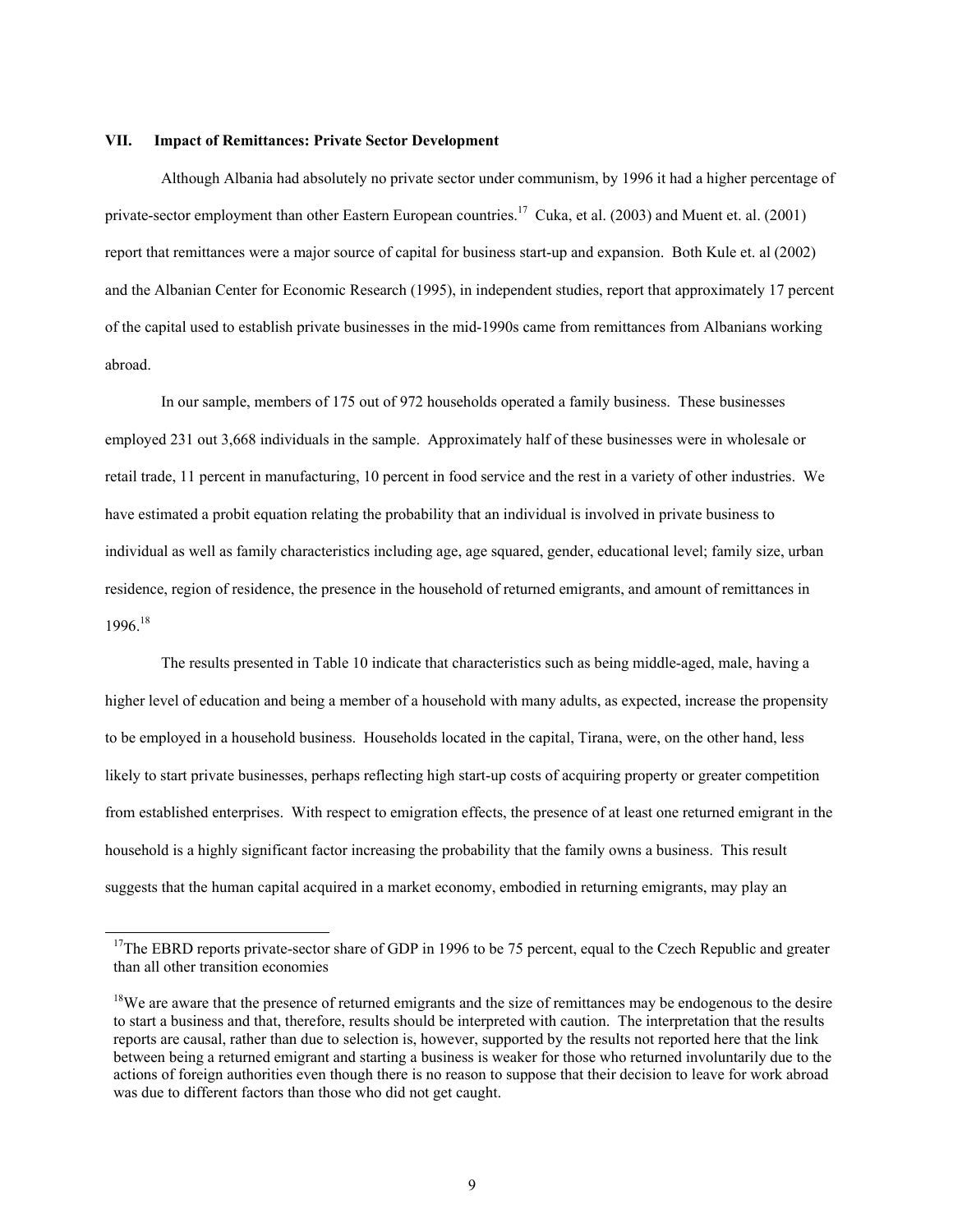important role in business establishment.<sup>19</sup> Remittances received in 1996 themselves are not predictors of the probability of having a family business. They may, instead, have been invested, even if ill-advisedly in pyramid schemes, awaiting the returning emigrant before businesses were started. This suggests a channel through which the link between remittances and private enterprise may work. We are unable to capture the demand-side impact on business formation due to the increased purchases of retail goods and construction activity seen in Table 8.

#### **VIII - Effects of Emigration on the Albanian Labor Market**

 $\overline{\phantom{a}}$ 

 In this section, we examine the relationship between emigration by members of a household and labor force participation of the members of that household who remain behind in Albania.<sup>20</sup> Theoretically, there are two, offsetting, effects on labor force participation of the remaining members in a household. The loss of a domestic earner in the household may lead to increased work by others. If leisure is a normal good, however, the labor force participation of the remaining members of the household may be reduced due to increased household income arising from remittances. The sizes of these two effects are determined by individual preferences for income and leisure, and may differ according to sex, and other factors. Thus, we analyze men and women separately, with results presented in Table 11

 The results suggest that the labor force participation of men is not significantly affected by either the existence of emigrants from the household or the amount of remittances received. Increased remittances, however, make women significantly less likely to work. Overall, the female labor force participation rate in Albania fell from 84 percent in 1991 to 59 percent in 1996. What we know at this point is that this fall is concentrated in households with greater remittances. Further investigation will be needed to determine if it represents a labor supply response to greater remittances or if the amount of remittances is influenced by lack of employment opportunities for family members remaining at home. The fact that the association appears for women but not for men, however, strongly suggests that it is a labor supply response as does the fact that there is no link between labor supply behavior and the

 $19$ Kule et. al. (2002) report that half of all employers surveyed say that a period of time spent working abroad makes a job applicant a more attractive potential employee due to skills acquired while an emigrant.

 $^{20}$ In theory the analysis of supply of labor hours would also be interesting but the data revealed very little variation in this figure except for unreliable reports by the self-employed.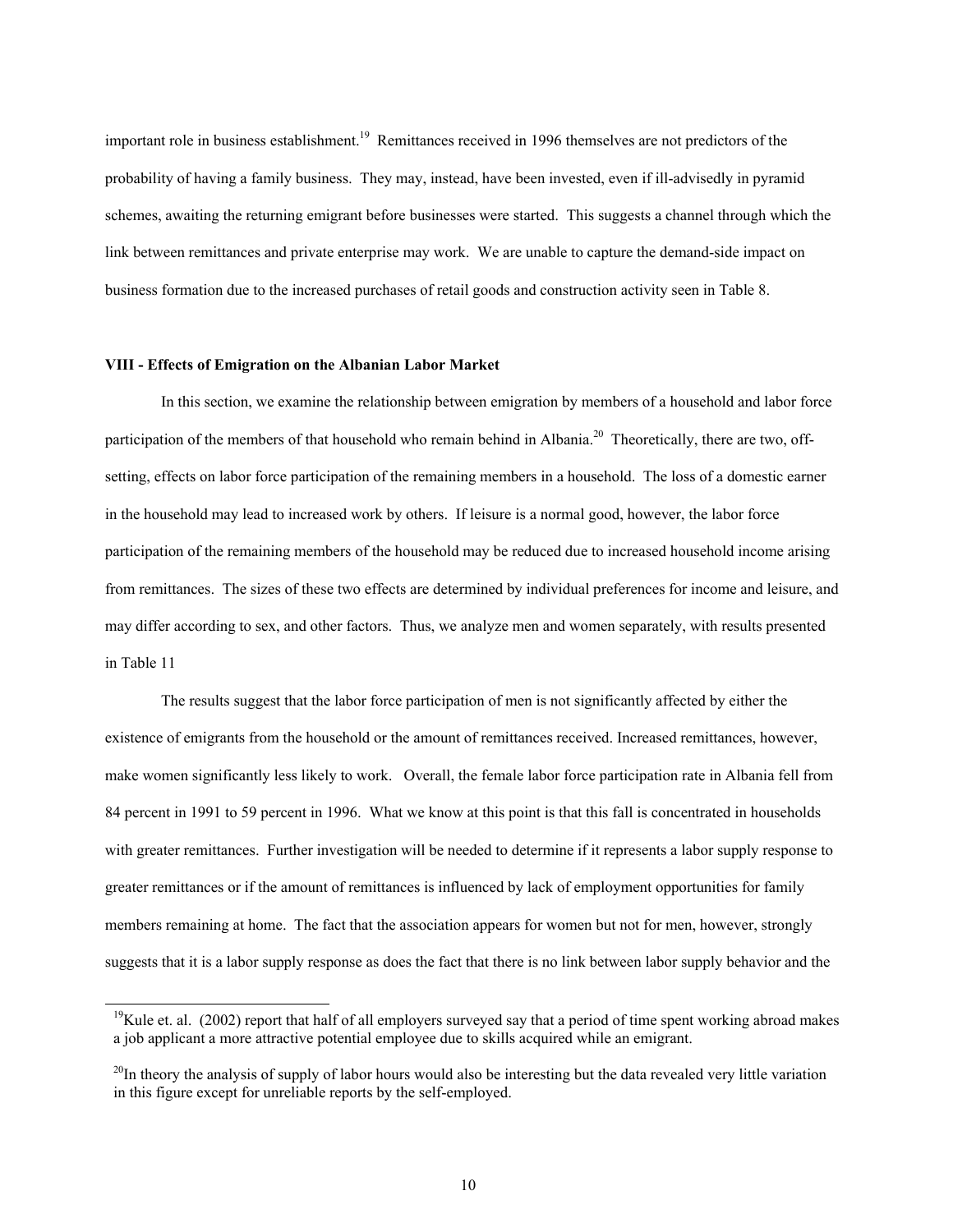presence of an involuntarily returned emigrant as would be expected if emigration were motivated by lack of opportunity for, or preferences of, remaining family members.

## **IX - Summary and Conclusions**

-

 Remittances were clearly an important factor in the Albanian economy in the years following the collapse of communism. They were the single largest source of foreign exchange, far exceeding both foreign direct investment and foreign aid.<sup>1</sup> Remittances played a significant role in maintaining standards of living in times of economic chaos. They also were significant in stimulating the development of the private sector, both by supporting demand and by providing capital for business development. The role of "remitted" human capital embodied in returning emigrants appears to have been particularly important. Finally, emigration and associated remittances served to lower unemployment rates both by removing potential workers and through reduced labor supply on the part of those receiving support from abroad.

 Overall, the conclusion is that remittances from emigration have been, and will continue to be, of vital importance to Albania's economy and its growth prospects. This raises the issue of whether assistance from the international community to the Albanian transition might better come from relaxed visa requirements to promote the flow of emigrants and remittances rather than through direct aid.

<sup>&</sup>lt;sup>1</sup>The impact of remittances is magnified because, unlike official aid, they go directly to Albanian citizens and are not subject to diversion to the benefit of corrupt individuals or institutions. See Murphy (1998) for a discussion of the propensity of official aid to Albania to be stolen or squandered.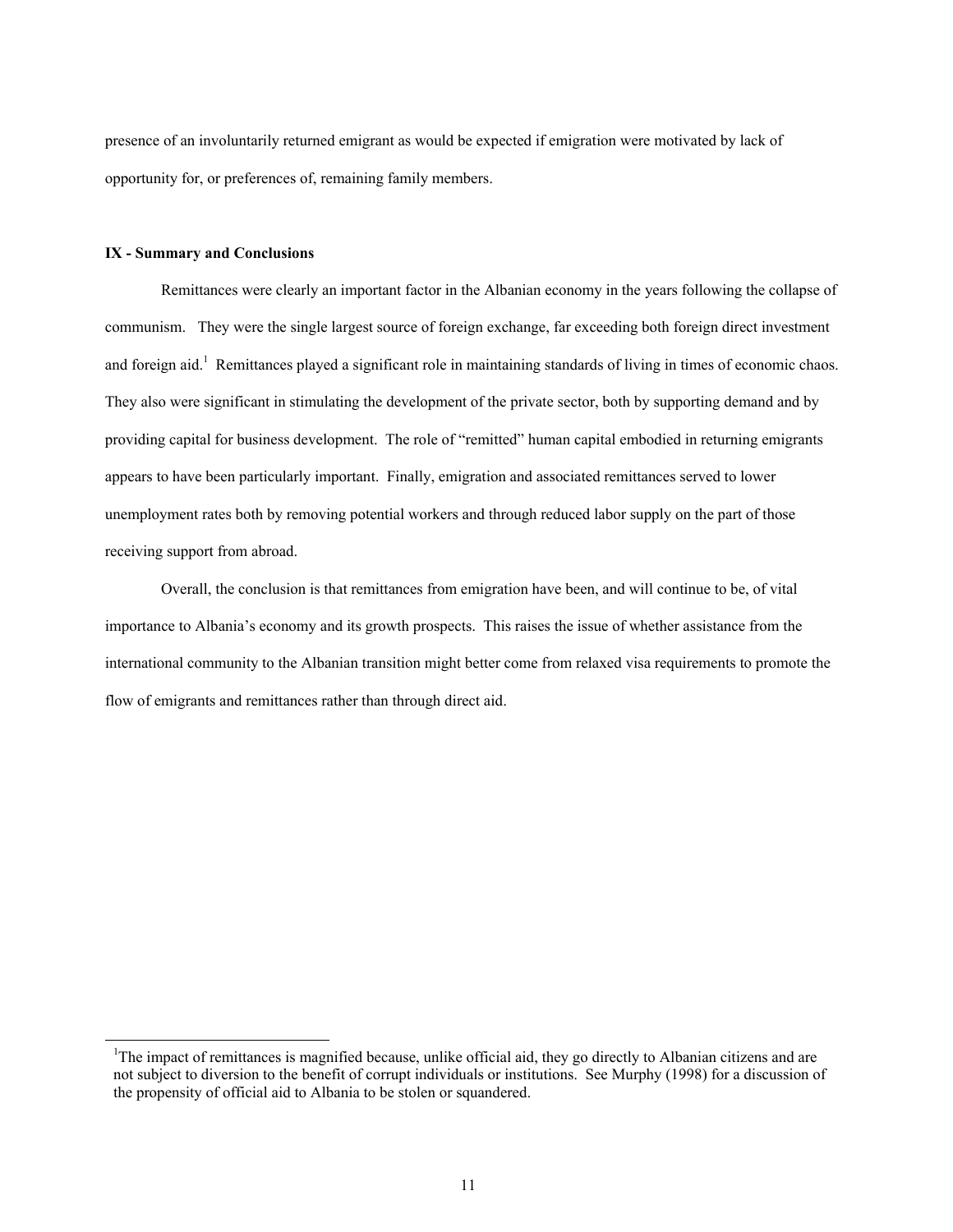#### **References**

Albanian Center for Economic Research. 1995 *Small Business Survey in Albania*, Tirana: ACER.

- Borjas G.J. 1991. "Immigration and Self-Selection," in J.Abowd and R.Freeman, eds., *Immigration, Trade and the Labour Market*. Chicago: University of Chicago Press, pp. 27-96.
- Cuka E., H. Papapanagos, N. Polo and P. Sanfey. 2003. "Labor Market Developments in Albania: An Analytical Overview," *Review of Development Economics* 7: 217-27.
- EBRD.1997. *Transition Report*. London: European Bank for Reconstruction and Development.
- Funkhouser E. 1995. "Remittances from International Migration: A Comparison of El Salvador and Nicaragua," *The Review of Economics and Statistics* 77(1): 137-146.
- Gedeshi I. 2002. "Role of Remittances from Albanian Emigrants and Their Influence in the Country's Economy," *Eastern European Economics* 40(5): 49-72.
- Haderi S., H. Papapanagos, P. Sanfey and M. Talka. 1999. "Inflation and Stabilization in Albania," *Post-Communist Economics*, 11: 127-41.
- Hatton T.J. 1995. "A Model of U.K. Emigration, 1870-1913," *The Review of Economics and Statistics* 77(3): 407- 415.
- IMF. 1997. "Albania: Recent Economic Developments," Washington D.C.: International Monetary Fund. February 20, 1997.
- IMF. 1998. "Albania: Staff Report for the 1998 Article IV Consultation and Request for Arrangements Under the Enhanced Structural Adjustment Facility," Washington D.C.: International Monetary Fund. April 30, 1998.
- Kule, D., A. Mançellari, H. Papapanagos, S. Qirici and P. Sanfey. 2002. "The Causes and Consequences of Albanian Emigration During Transition: Evidence from Micro Data," *International Migration Review* 36(1): 229-39.
- Mançellari A., H. Papapanagos and P. Sanfey. 1996. "Job Creation and Temporary Emigration: The Albanian Experience," *Economics of Transition* 4(2): 471-90.
- Molle W.T.M. and van A. Mourik.1989. "A Static Explanatory Model of International Labour Migration to and in Western Europe," in Gordon and Thirlwall, eds. *European factor mobility: Trends and consequences.* New York and London: St. Martin's Press, pp. 30-52.
- Muent, H., F. Pissarides, and P. Sanfey. 2001. "Taxes, Competition and Finance for Albanian Enterprises: Evidence from a Field Study," *MOCT-MOST*, 11: 239-51.
- Murphy R. 1998. "Nano exit raises hope for stable Albania," Reuters. September 29, 1998.
- Papapanagos H. and P.Sanfey. 2001. "Intention to Emigrate in Transition Countries: the Case of Albania," *Journal of Population Economics*. 14: 491-504.
- Treyz G.I. et al .1993. "The Dynamics of U.S. Internal Migration," *Review of Economics and Statistics* 75(2): 209- 214.
- UN/ECE (United Nations Economic Commission for Europe). 1995. *Economic Survey of Europe in 1994-1995*. New York and Geneva: United Nations.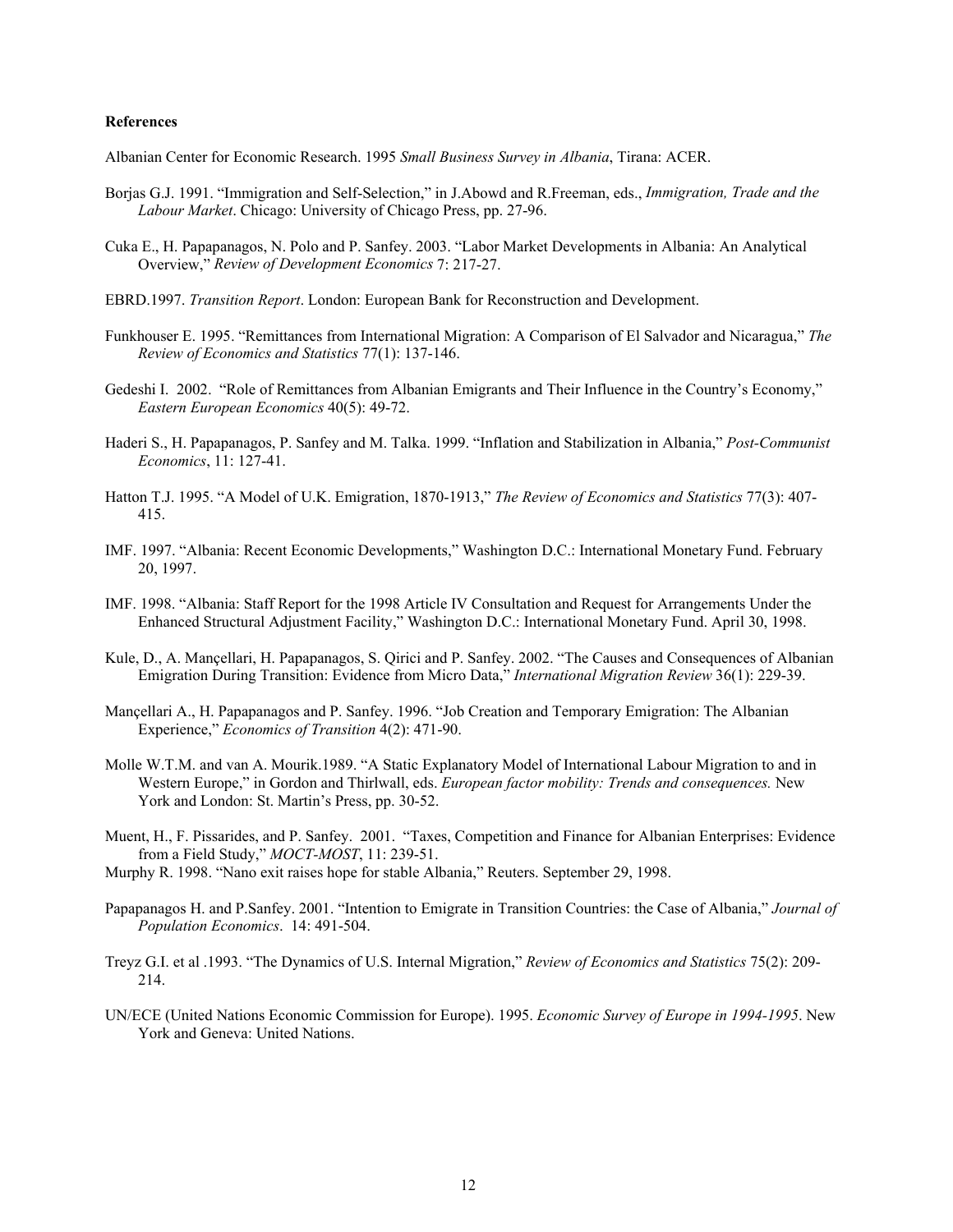|       | <b>Estimated</b><br><b>Outflows</b> | <b>Estimated</b><br>Returned<br>Emigrants | <b>Net Yearly</b><br>Emigration |                   | Stock of Emigrants <sup>b</sup> | <b>IMF</b><br><b>Estimates</b><br>of Stock<br>of<br><b>Emigrates</b> | <b>Greek</b><br>MoFA<br><b>Estimates</b><br>of Stock<br>0f<br><b>Emigrates</b> | $%$ to<br>Greece | $%$ to<br><b>Italy</b> | $%$ to<br>Other |
|-------|-------------------------------------|-------------------------------------------|---------------------------------|-------------------|---------------------------------|----------------------------------------------------------------------|--------------------------------------------------------------------------------|------------------|------------------------|-----------------|
|       |                                     |                                           |                                 | Lower<br>estimate | <b>Upper</b><br>estimate        |                                                                      |                                                                                |                  |                        |                 |
| 1989  | 690                                 | $\Omega$                                  | 690                             | 690               | 690                             | na                                                                   | na                                                                             |                  |                        |                 |
| 1990  | 17,253                              | 1,380                                     | 15,873                          | 16,563            | 17,943                          | na                                                                   | na                                                                             | 48.0             | 8.0                    | 44.0            |
| 1991  | 80,742                              | 23,463                                    | 57,279                          | 73,842            | 97,305                          | 110,000                                                              | 243,000                                                                        | 66.7             | 27.3                   | 6.0             |
| 1992  | 75,911                              | 39,335                                    | 36,576                          | 110,418           | 149,753                         | 200,000                                                              | 351,000                                                                        | 75.5             | 13.6                   | 10.9            |
| 1993  | 109,726                             | 73,150                                    | 36,576                          | 146,994           | 220,144                         | 232,000                                                              | 381,000                                                                        | 76.7             | 13.2                   | 10.1            |
| 1994  | 122,148                             | 102,825                                   | 19,323                          | 166,317           | 269,142                         | 295,000                                                              | 353,000                                                                        | 74.0             | 18.1                   | 7.9             |
| 1995  | 156,653                             | 116,627                                   | 40,026                          | 206,343           | 322,970                         | 295,000                                                              | 413,000                                                                        | 73.6             | 17.6                   | 8.8             |
| 1996a | 187,708                             | 80,052                                    | 107,656                         | 313,999           | 394,051                         | na                                                                   | na                                                                             | 72.8             | 17.7                   | 9.5             |

**Table 1 - Extent and Destination Albanian Emigration**

<sup>a</sup>Estimates for 1996 based on extrapolation of the survey results for the first half of 1996.

<sup>b</sup>The lower estimate is the accumulated stock of emigrants on December 31. The upper estimate is the number abroad at any point during a given year.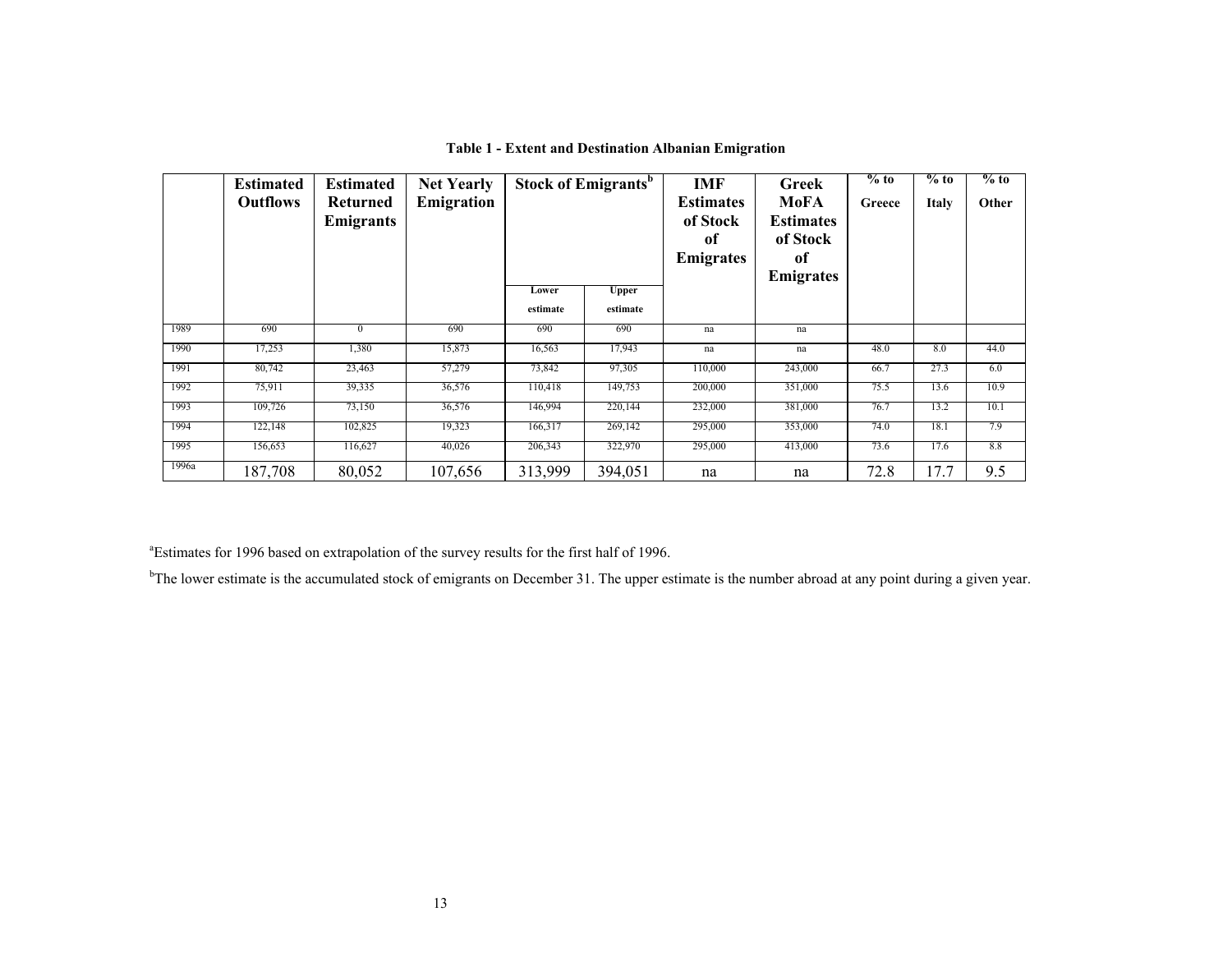

**Table 2 - Mean Duration of Stay Abroad for Different Categories of Emigrants:** 

#### **1990-1996**

|                                                    | Greece | <b>Italy</b> | <b>Others</b> | <b>Total</b> |
|----------------------------------------------------|--------|--------------|---------------|--------------|
| Returned by the police $(\% )$                     | 36.87  | 9.25         | 8.08          | 29.15        |
| Mean duration of stay (in months)                  | 6.40   | 6.50         | 7.12          | 6.43         |
| <b>Returned voluntarily (%)</b>                    | 34.64  | 27 17        | 22.22         | 32.09        |
| Mean duration of stay (in months)                  | 11.53  | 14.82        | 15.50         | 12.29        |
| Still emigrants at the time of interviewing $(\%)$ | 28.49  | 63.58        | 69.70         | 38.77        |
| Mean duration of stay up to the time of            | 19.85  | 26.78        | 29.88         | 23.65        |
| interviewing (in months)                           |        |              |               |              |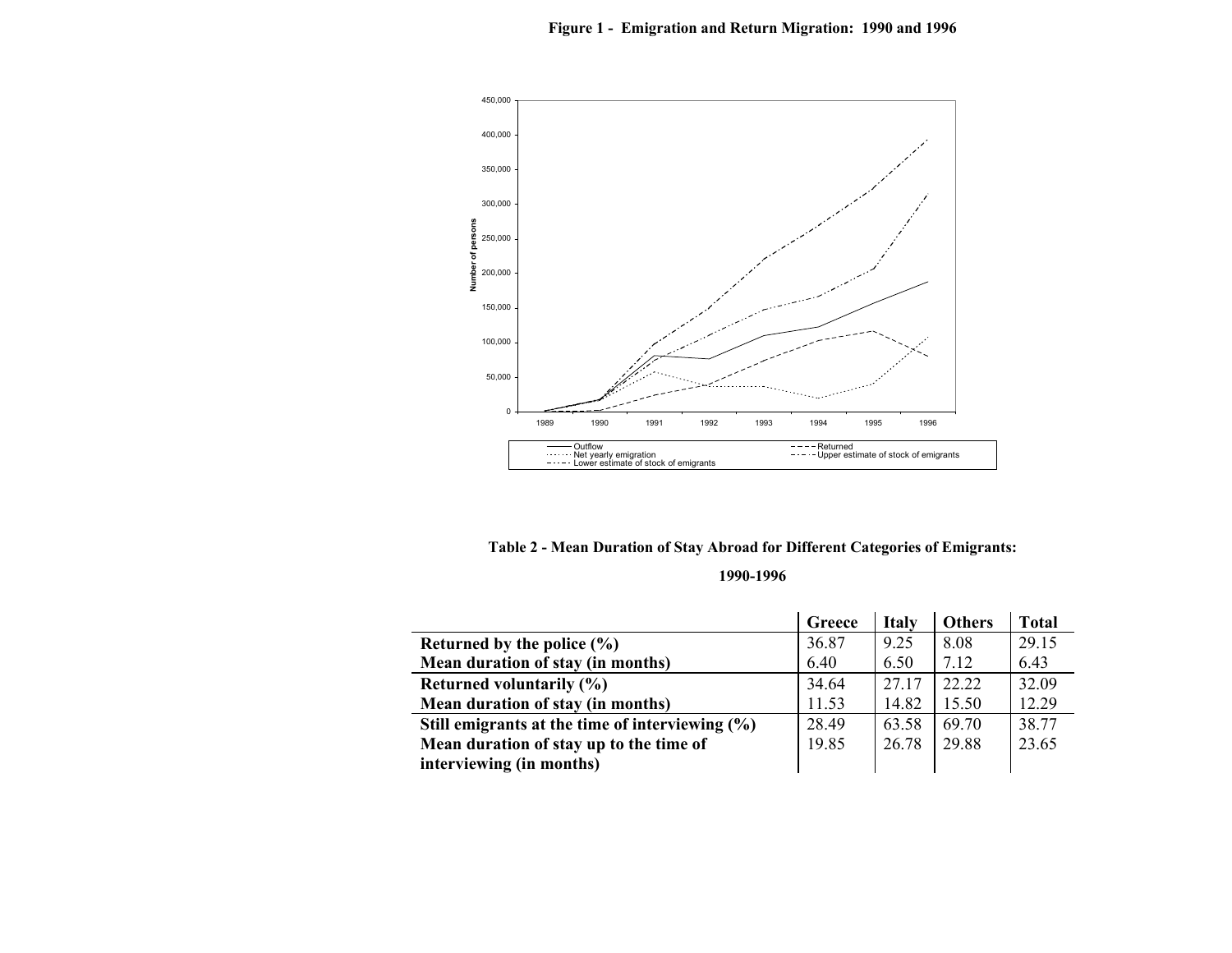(Figures in % of Relevant Group)

|                                                 | <b>Total</b> | <b>Emigrants</b> | <b>Either Currently</b>                            |
|-------------------------------------------------|--------------|------------------|----------------------------------------------------|
|                                                 | Population   |                  | an Emigrant or<br><b>Would Like to</b><br>Emigrate |
| Age                                             |              |                  |                                                    |
| $0-14$ years                                    | 20.90        | 0.26             | 8.36                                               |
| $15 - 24$                                       | 23.61        | 35.48            | 34.16                                              |
| 25-39                                           | 20.90        | 49.36            | 38.52                                              |
| 40-54 years                                     | 21.70        | 14.14            | 17.08                                              |
| over 54 years                                   | 12.90        | 0.77             | 1.87                                               |
| <b>Sex (among Pop. 15-54)</b>                   |              |                  |                                                    |
| Male                                            | 48.50        | 81.04            | 72.45                                              |
| Female                                          | 51.50        | 18.96            | 27.55                                              |
| <b>Highest level of</b>                         |              |                  |                                                    |
| <b>Education</b>                                |              |                  |                                                    |
| (among Pop. $15 +$ )                            |              |                  |                                                    |
|                                                 | 38.55        | 28.37            | 28.44                                              |
| <b>Primary school</b>                           |              |                  |                                                    |
| $(8 \text{ years})$                             | 45.07        | 58.77            | 55.73                                              |
|                                                 |              |                  |                                                    |
| <b>Secondary school</b><br>$(12 \text{ years})$ | 16.38        | 12.89            | 15.83                                              |
| University                                      |              |                  |                                                    |
| <b>Marital Status</b>                           |              |                  |                                                    |
| $(A$ mong Pop. 19+)                             |              |                  |                                                    |
|                                                 | 34.10        | 29.41            | 35.04                                              |
| <b>Married male</b>                             | 37.44        | 15.78            | 19.04                                              |
| <b>Married female</b>                           | 15.87        | 50.80            | 37.13                                              |
| Single male                                     | 12.59        | 4.01             | 8.78                                               |
| <b>Single female</b>                            |              |                  |                                                    |
| Urban                                           | 46.75        | 40.36            | 44.48                                              |
| <b>Rural</b>                                    | 53.25        | 59.64            | 55.52                                              |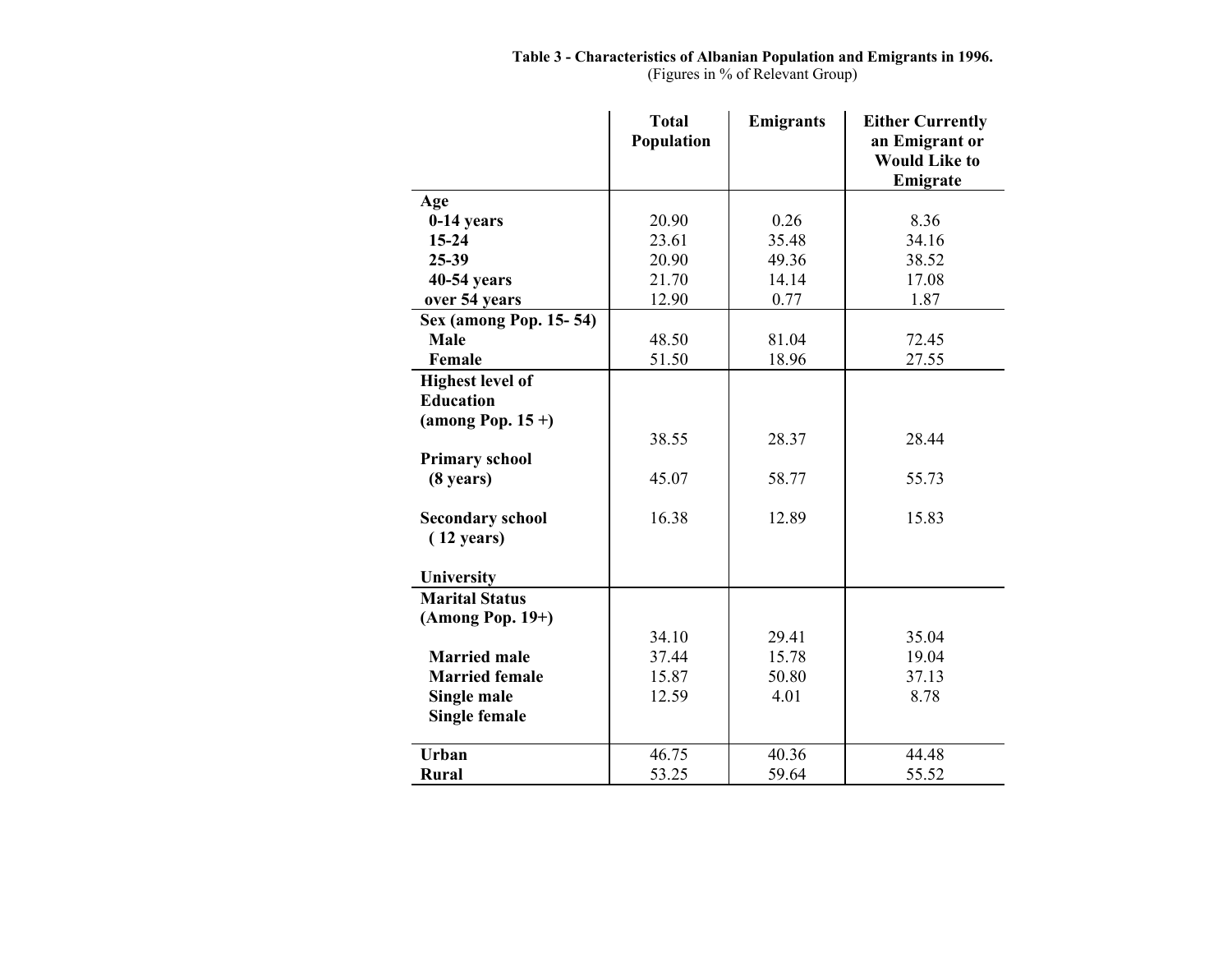|                      | % of total families | % of families with |
|----------------------|---------------------|--------------------|
|                      |                     | emigrants          |
| Urban                | 49.07               | 40.57              |
| <b>Rural</b>         | 50.93               | 59.43              |
| <b>Family size</b>   |                     |                    |
| 1-2 persons          | 3.70                | 1.42               |
| 3-4 persons          | 44.69               | 32.74              |
| 4-6 persons          | 40.12               | 48.04              |
| over 6 persons       | 11.21               | 17.79              |
| <b>Family Income</b> |                     |                    |
| 1 - the lowest       | 32.72               | 45.20              |
| 2                    | 27.78               | 30.25              |
| 3                    | 21.30               | 13.17              |
| 4                    | 7.72                | 5.69               |
| 5                    | 3.91                | 2.85               |
| 6- the highest       | 6.58                | 2.85               |
| <b>Religion</b>      |                     |                    |
| <b>Muslims</b>       | 67.49               | 67.62              |
| Orthodox             | 23.87               | 22.78              |
| <b>Catholics</b>     | 8.64                | 9.61               |

**Table 4 - Albanian Households with Members Now or Previously Abroad Compared to All Households**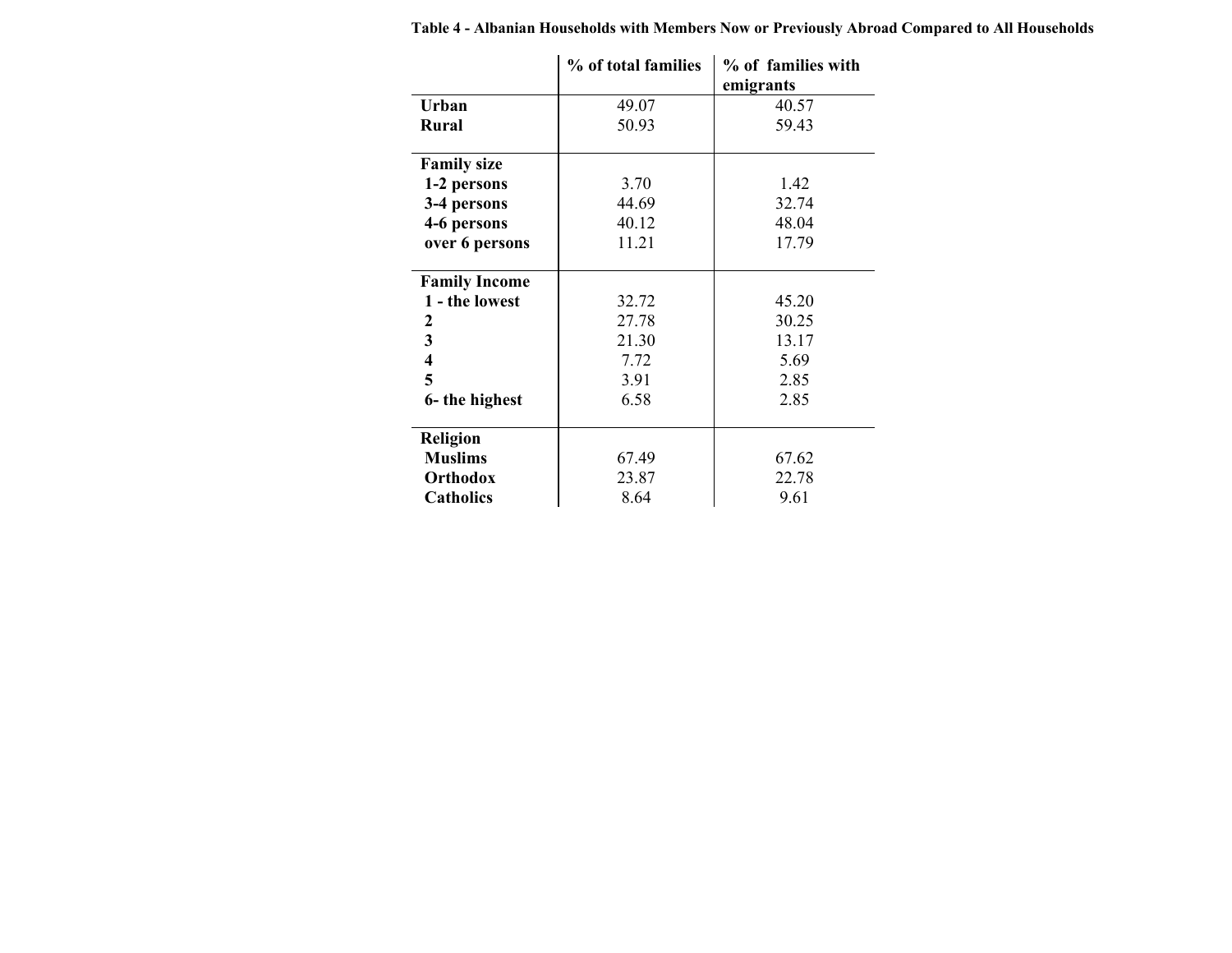|                                |            | Emigrant |            | <b>Currently an</b><br><b>Emigrant or Desires to</b><br>Emigrate | <b>Ordered Probit</b> |
|--------------------------------|------------|----------|------------|------------------------------------------------------------------|-----------------------|
|                                | Coeff.     | dP/dX    | Coeff.     | dP/dX                                                            | Coeff.                |
| Intercept                      | $-3.503**$ |          | $-1.395**$ |                                                                  | 1.649(.235)           |
|                                | (.367)     |          | (.247)     |                                                                  | 2.491 (.237)          |
| Age                            | $.173**$   | .014     | $.099**$   | .027                                                             | $.112**$              |
|                                | (.022)     |          | (.015)     |                                                                  | (.014)                |
| Age <sup>2</sup> /100          | $-.263**$  | $-.021$  | $-.170**$  | $-.047$                                                          | $-186**$              |
|                                | (.031)     |          | (.019)     |                                                                  | (.018)                |
| Female                         | $-1.389**$ | $-.133$  | $-1.238**$ | $-.337$                                                          | $-1.264**$            |
|                                | (.122)     |          | (.079)     |                                                                  | (.075)                |
| <b>Married x male</b>          | $-.614**$  | $-.041$  | $-.321**$  | $-.083$                                                          | $-416**$              |
|                                | (.109)     |          | (.095)     |                                                                  | (.086)                |
| <b>Married x female</b>        | .288*      | .025     | $.202*$    | .057                                                             | $.191*$               |
|                                | (.143)     |          | (.099)     |                                                                  | (.095)                |
| <b>Secondary school</b>        | $.183*$    | .015     | $.277**$   | .077                                                             | $.257**$              |
|                                | (.076)     |          | (.059)     |                                                                  | (.055)                |
| University                     | .055       | .004     | $.204*$    | .059                                                             | $.164*$               |
|                                | (.108)     |          | (.081)     |                                                                  | (.077)                |
| <b>High Income HH</b>          | $-.273**$  | $-.019$  | $-.267**$  | $-.068$                                                          | $-.260**$             |
| (above $3^{\text{rd}}$ categ.) | (.095)     |          | (.068)     |                                                                  | (.065)                |
| <b>Big HH</b>                  | $.231**$   | .017     | $-.039$    | $-.010$                                                          | .034                  |
| (over 4 persons)               | (.068)     |          | (.051)     |                                                                  | (.048)                |
| Urban                          | $-.009$    | $-.0007$ | $-117*$    | $-.032$                                                          | $-.077$               |
|                                | (.076)     |          | (.059)     |                                                                  | (.055)                |
| West                           | $.236*$    | .018     | $.346**$   | .092                                                             | $.310**$              |
|                                | (.109)     |          | (.085)     |                                                                  | (.079)                |
| <b>South</b>                   | $.440**$   | .043     | .398**     | .118                                                             | $.415**$              |
|                                | (.108)     |          | (.085)     |                                                                  | (.079)                |
| Log likelihood                 | $-974.88$  |          | $-1715.07$ |                                                                  | -2365.3464            |
| Pseudo $R^2$                   | 0.2127     |          | 0.2125     |                                                                  | 0.1730                |

Number of observations is 3668. Standard errors are in parentheses.

\* denotes estimate significantly different from 0 at 5% level,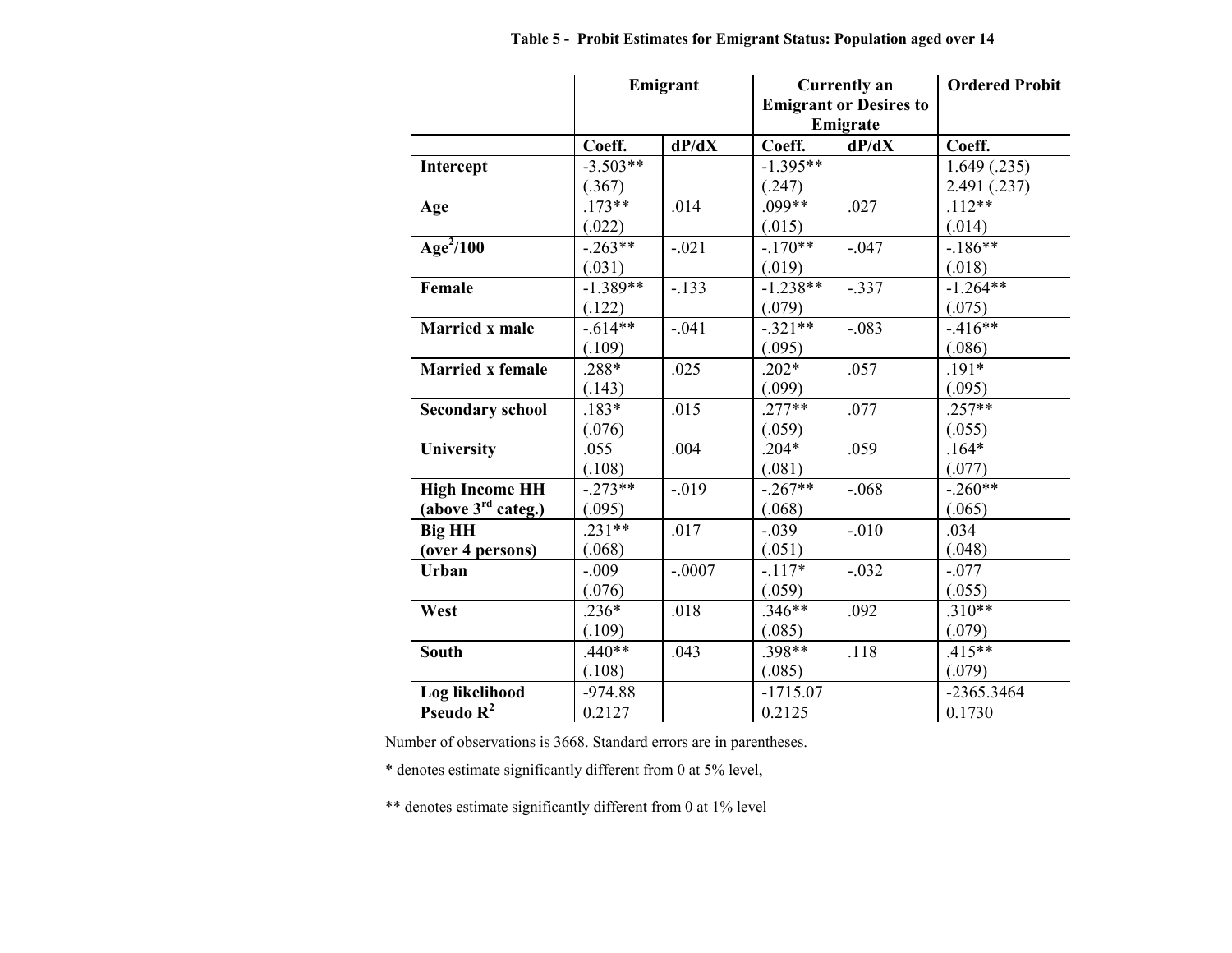## **Table 6 - Extent of Remittances from Albanian Enigrants**

| Households receiving remittances in<br>1996 | <b>Fraction of All</b><br><b>Households</b> | <b>Fraction of Households</b><br>with Emigrants |
|---------------------------------------------|---------------------------------------------|-------------------------------------------------|
| <b>Cash from household members</b>          | 27.37                                       | 77.94                                           |
| Cash from non household members             | 9.77                                        | 4.63                                            |
| In kind (food, clothing, etc.)              | 26.13                                       | 42.35                                           |
| Total (in one or more forms)                | 45.78                                       | 86.12                                           |

## **Table 7 - Remittances in the Context of the Albanian Economy (millions of US dollars)**

|                                 | 1991   | 1992   | 1993   | 1994   | 1995   | 1996   |
|---------------------------------|--------|--------|--------|--------|--------|--------|
| <b>GDP</b>                      | 1141   | 710    | 1241   | 1984   | 2384   | 2556   |
| <b>Current Account</b>          | $-249$ | $-434$ | $-365$ | $-284$ | $-181$ | $-249$ |
| <b>Trade Balance</b>            | $-208$ | -454   | $-490$ | $-460$ | -474   | $-692$ |
| <b>Exports</b>                  | 73     | 70     | 112    | 141    | 205    | 229    |
| <b>Imports</b>                  | 281    | 524    | 602    | 601    | 679    | 921    |
| <b>FDI</b>                      | 8      | 32     | 45     | 65     | 89     | 97     |
| <b>Donations</b>                | 38     | 307    | 280    | 153    | 177    | 91     |
| Remittances <sup>a</sup>        | na     | 150    | 275    | 379    | 385    | 611    |
| <b>Remittances</b> <sup>b</sup> | na     | 148    | 230    | 264    | 300    | 425    |
| <b>Remittances</b> <sup>c</sup> |        |        |        |        |        | 845.8  |

#### **Sources:**

EBRD Transition Report Update, April 1998, except for:

Donations: Information and Legal Support Unit. Ministry of Finance. Albania.

Remittances: <sup>a</sup>Bank of Albania, Quarterly Statistical Bulletin, various issues.  $^{b}$ IMF (1997) and IMF (1998). cOur survey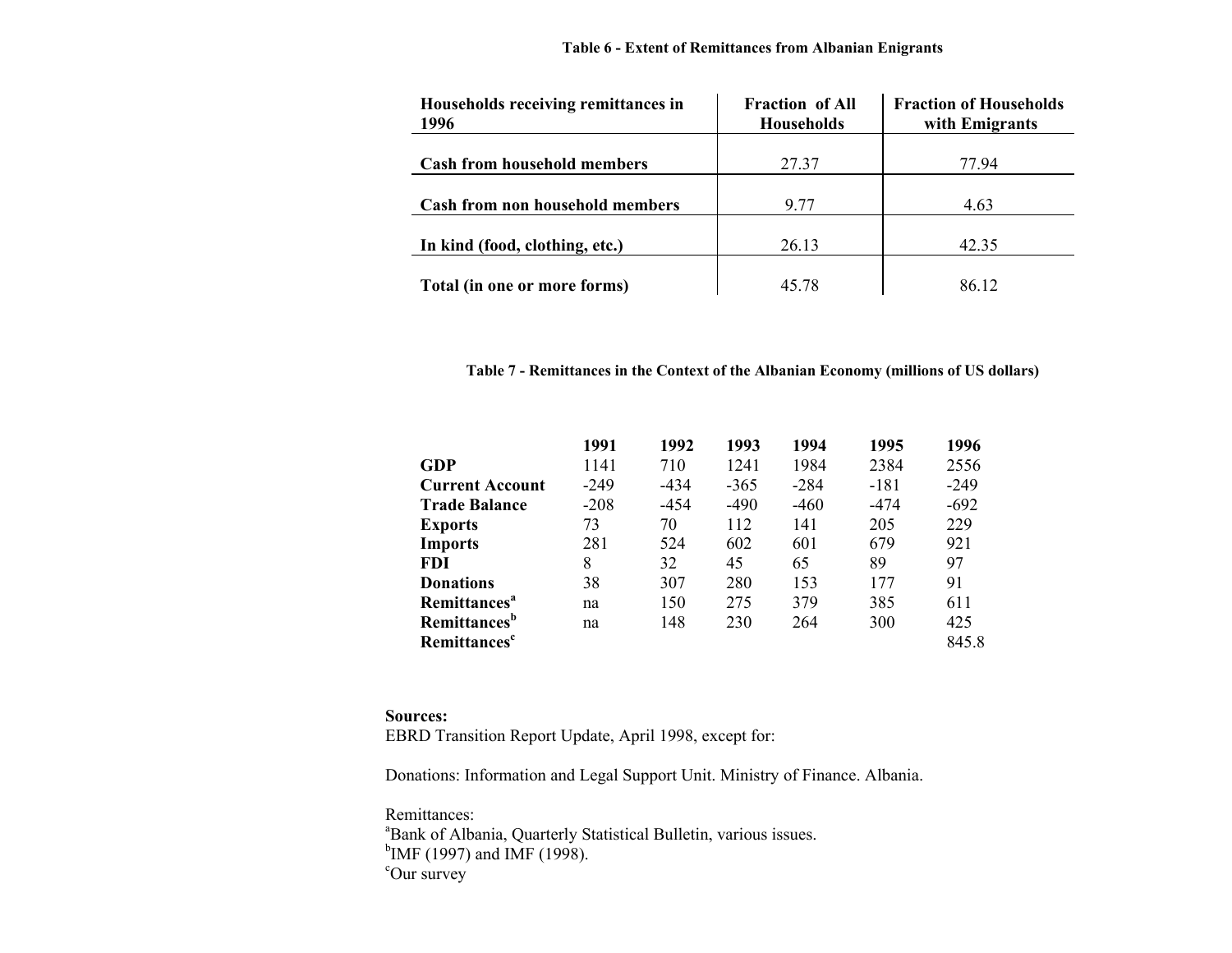## **Table 8 - Use of Remittances in 1996**

|                                 | <b>Share of Total</b><br><b>Remittances</b> | Yearly Average*<br>per HH<br>(in US \$) | Volume in 1996<br>(Millions of US\$) |
|---------------------------------|---------------------------------------------|-----------------------------------------|--------------------------------------|
| Food and clothing               | 22.5                                        | 281.8                                   | 190.3                                |
| Household appliances and        | 12.5                                        | 156.1                                   | 105.7                                |
| furniture                       |                                             |                                         |                                      |
| Housing                         | 17.7                                        | 221.2                                   | 149.7                                |
| <b>Savings</b>                  | 27.2                                        | 341.2                                   | 230.0                                |
| <b>Investment in businesses</b> | 20.1                                        | 251.8                                   | 170.0                                |
| <b>Total</b>                    | 100.0                                       | 1252.2                                  | 845.8                                |

\*Yearly average of cash remittances per household is for all Albanian households, including those that received no remittances.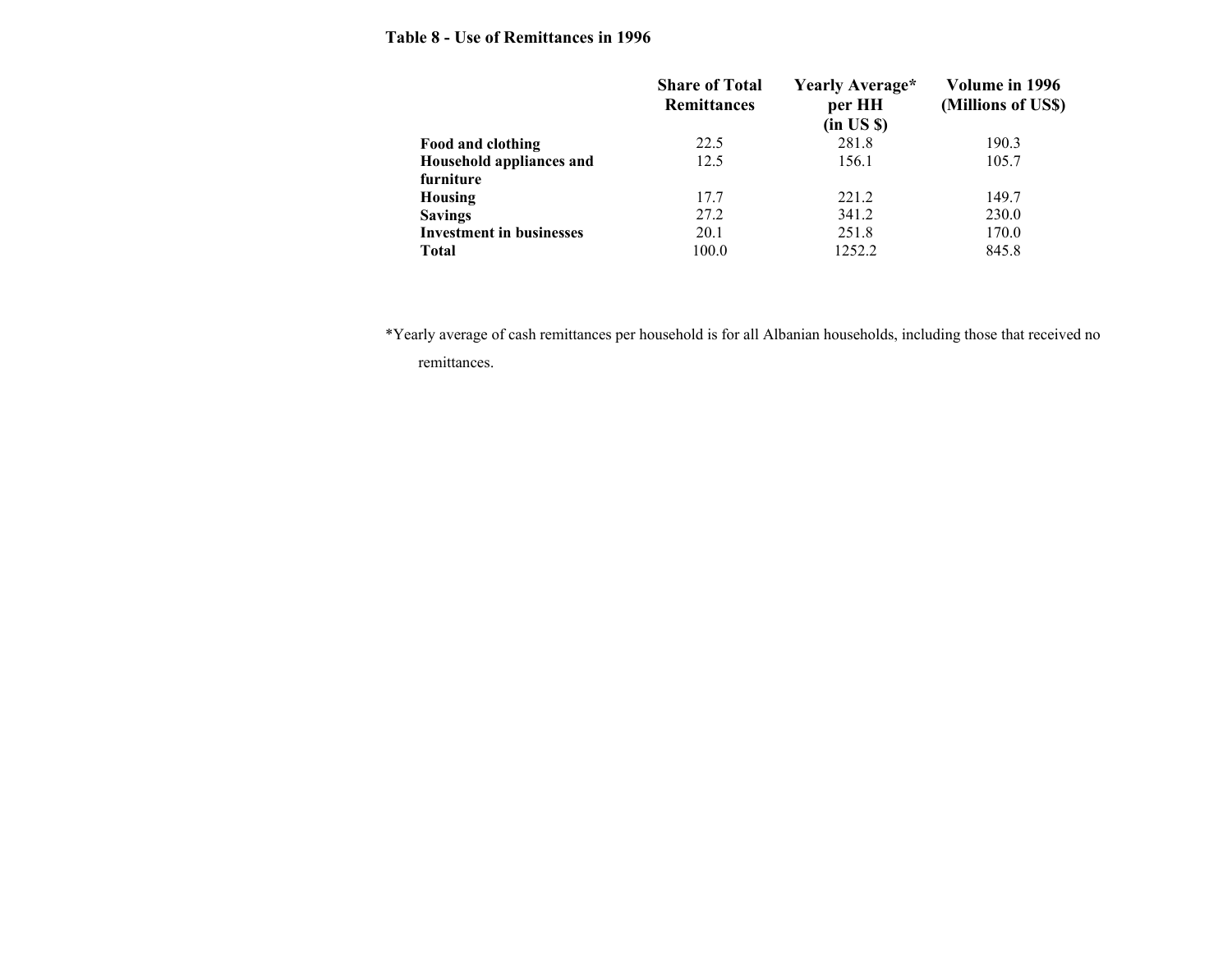|                              | <b>Amount Sent</b><br>$(S/Month)$ -<br><b>Tobit</b> |
|------------------------------|-----------------------------------------------------|
| <b>Intercept</b>             | $-116.837$                                          |
|                              | (397.912)                                           |
| Working                      | 431.575**                                           |
|                              | (137.641)                                           |
| Female                       | $-127.911$                                          |
|                              | (127.650)                                           |
| Age                          | 11.907**                                            |
|                              | (4.543)                                             |
| <b>Left Spouse</b>           | $311.307**$                                         |
|                              | (107.666)                                           |
| <b>Immediate Relative</b>    | 59.408                                              |
| of Household Head            | (135.699)                                           |
| Had a Job Prior to           | 249.700**                                           |
| <b>Departure</b>             | (74.134)                                            |
| <b>Legal Immigrant</b>       | 187.523*                                            |
|                              | (74.294)                                            |
| <b>Months Since</b>          | $-3.198$                                            |
| Emigration                   | (5.787)                                             |
| <b>Months Since</b>          | 2.324                                               |
| Emigration <sup>2</sup> /100 | (8.144)                                             |
| <b>Other Emigrants</b>       | $-177.663*$                                         |
| from Household               | (74.396)                                            |
| South                        | 100.191                                             |
|                              | (72.763)                                            |
| <b>Inverse Mills Ratio</b>   | 1392.299*                                           |
|                              | (592.514)                                           |
| Log likelihood               | $-1849.759$                                         |
| N                            | 381                                                 |

Standard errors in parentheses.

\* denotes estimate significantly different from 0 at 5% level,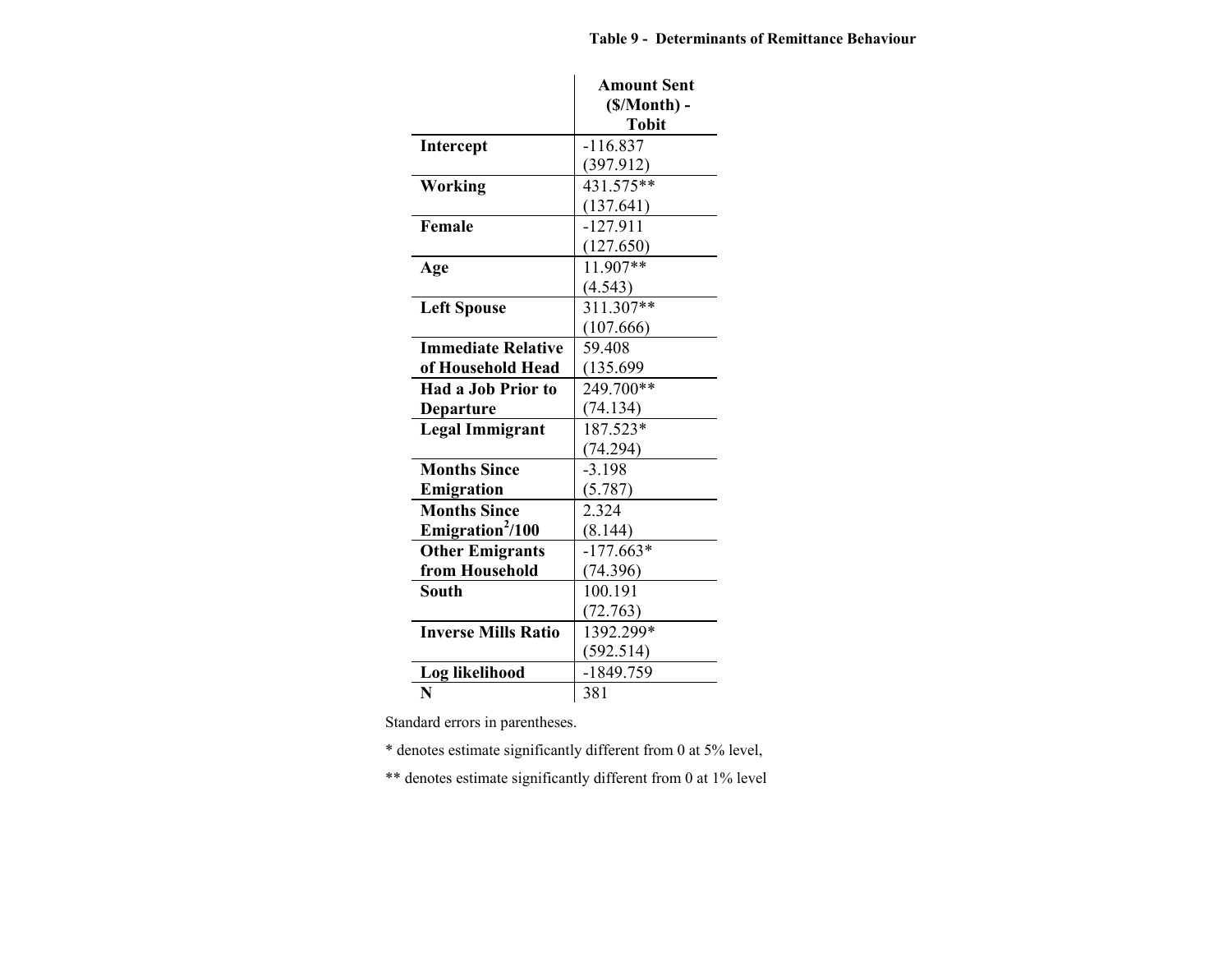|                                 | Coefficient | dP/dX   |
|---------------------------------|-------------|---------|
| Intercept                       | $-4.493**$  |         |
|                                 | (.423)      |         |
| Age                             | $.133**$    | .008    |
|                                 | (.020)      |         |
| Age2/100                        | $-.160**$   | $-.009$ |
|                                 | (.026)      |         |
| Female                          | $-.532**$   | $-.033$ |
|                                 | (.082)      |         |
| <b>Secondary School</b>         | $.313**$    | .019    |
|                                 | (.103)      |         |
| University                      | $.473**$    | .039    |
|                                 | (.121)      |         |
| Number of adults in the         | $.067**$    | .004    |
| <b>HH</b>                       | (.027)      |         |
| <b>HH</b> with Returned         | $.321**$    | .023    |
| <b>Emigrants</b>                | (.089)      |         |
| <b>HH Receiving Remittances</b> | $-184$      | $-.010$ |
|                                 | (.097)      |         |
| <b>Monthly Amount of</b>        | .062        | .003    |
| <b>Remittances (USD)/1000</b>   | (.091)      |         |
| Urban                           | .146        | .008    |
|                                 | (.088)      |         |
| Tirana                          | $-.246*$    | $-.012$ |
|                                 | (.117)      |         |
| Log likelihood                  | $-616.024$  |         |
| <b>Pseudo R2</b>                | 0.1240      |         |
| $\mathbf N$                     | 3668        |         |

#### **Table 10 - Probit Estimates for Being Employed in a Household Business (Population over age 14)**

Standard errors are in parentheses.

\* denotes estimate significantly different from 0 at 5% level,